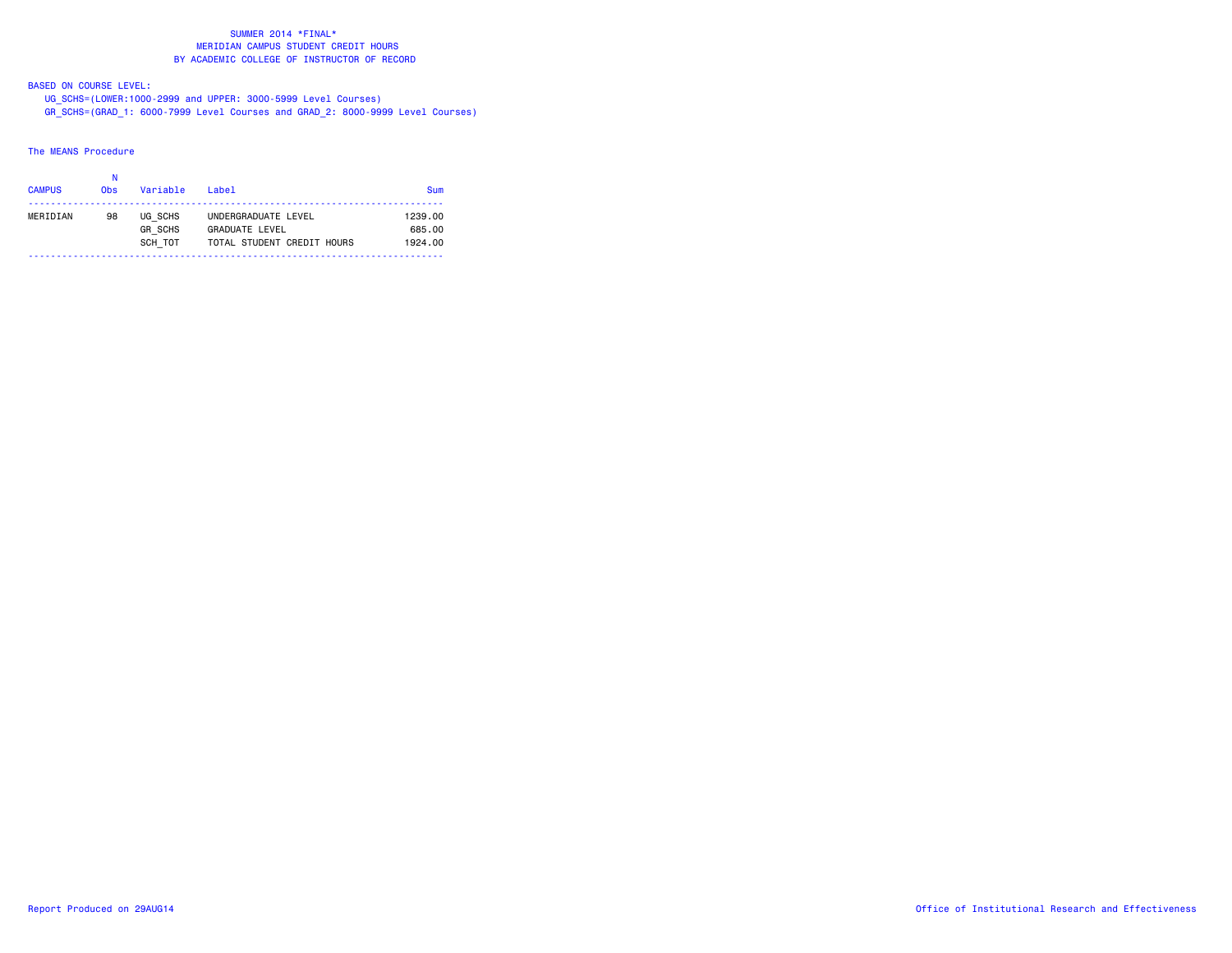# BASED ON COURSE LEVEL:

UG\_SCHS=(LOWER:1000-2999 and UPPER: 3000-5999 Level Courses)

GR\_SCHS=(GRAD\_1: 6000-7999 Level Courses and GRAD\_2: 8000-9999 Level Courses)

# The MEANS Procedure

| ARTS & SCIENCES<br>UG SCHS<br>40<br>UNDERGRADUATE LEVEL<br>GR SCHS<br><b>GRADUATE LEVEL</b><br>SCH TOT<br>TOTAL STUDENT CREDIT HOURS<br>UG SCHS<br>15<br><b>BUSINESS</b><br>UNDERGRADUATE LEVEL<br>GR SCHS<br><b>GRADUATE LEVEL</b><br>SCH TOT<br>TOTAL STUDENT CREDIT HOURS |                            |
|------------------------------------------------------------------------------------------------------------------------------------------------------------------------------------------------------------------------------------------------------------------------------|----------------------------|
|                                                                                                                                                                                                                                                                              | 744.00<br>33,00<br>777.00  |
|                                                                                                                                                                                                                                                                              | 378.00<br>0.00<br>378.00   |
| UG SCHS<br>EDUCATION<br>UNDERGRADUATE LEVEL<br>43<br>GR SCHS<br><b>GRADUATE LEVEL</b><br>SCH TOT<br>TOTAL STUDENT CREDIT HOURS                                                                                                                                               | 117.00<br>652.00<br>769,00 |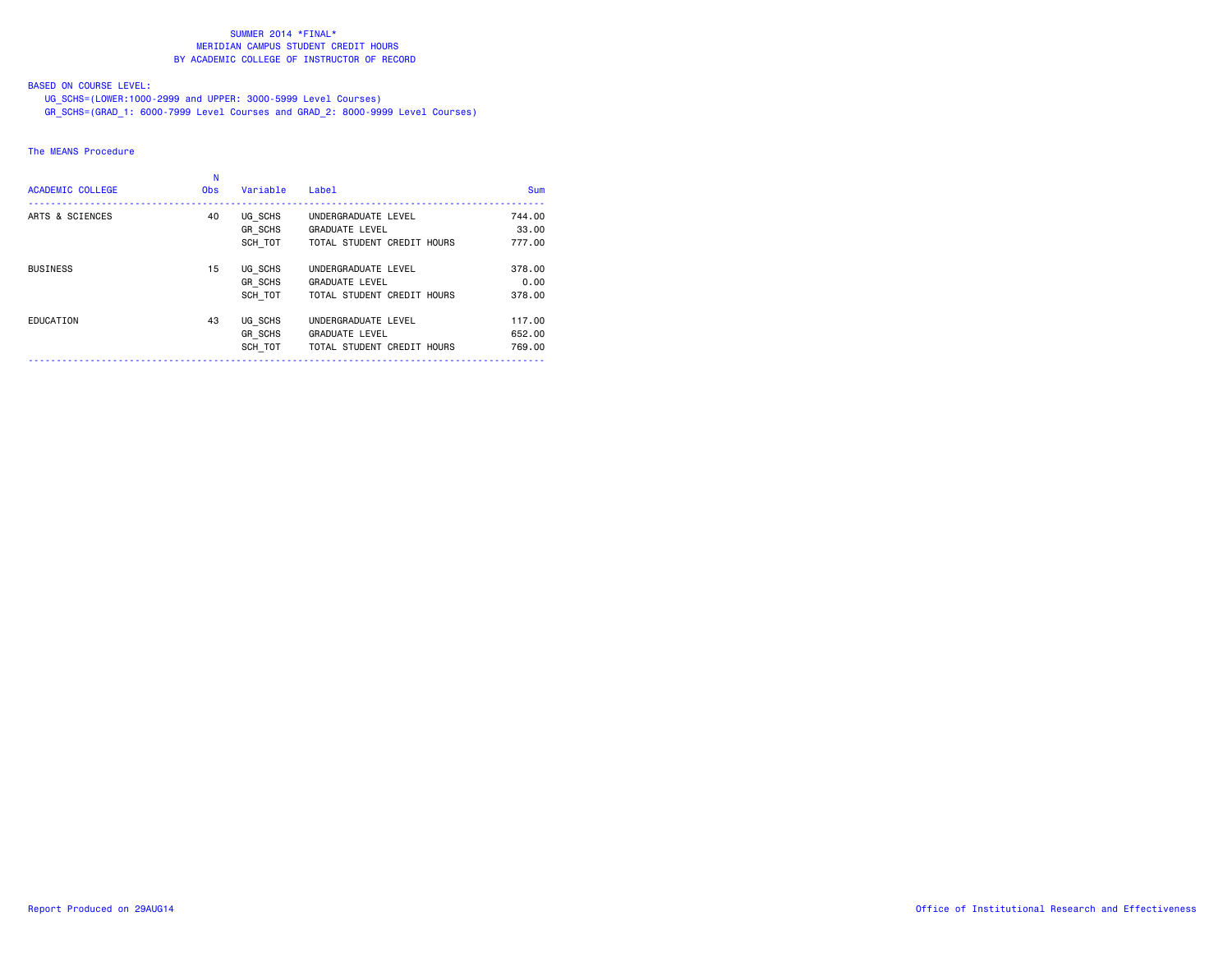# BASED ON COURSE LEVEL:

 UG\_SCHS=(LOWER:1000-2999 and UPPER: 3000-5999 Level Courses \*\*Excludes CVM 5000-5999 Level Courses\*\*) GR\_SCHS=(GRAD\_1: 6000-7999 Level Courses and GRAD\_2: 8000-9999 Level Courses)

|                                        | <b>UNDERGRADUATE</b> | <b>GRADUATE</b> |              |
|----------------------------------------|----------------------|-----------------|--------------|
| <b>ACADEMIC DEPARTMENT</b>             | <b>LEVEL</b>         | <b>LEVEL</b>    | <b>TOTAL</b> |
|                                        |                      |                 |              |
| Anthropology & Middle Eastern Cultures | 45.00                | 0.00            | 45.00        |
| Biological Sciences                    | 75.00                | 0.00            | 75.00        |
| Communication                          | 66.00                | 6.00            | 72.00        |
| English                                | 54.00                | 3.00            | 57.00        |
| Geosciences                            | 99.00                | 0.00            | 99.00        |
| History                                | 93.00                | 9.00            | 102.00       |
| Mathematics & Statistics               | 51.00                | 0.00            | 51,00        |
| Psychology                             | 102.00               | 6.00            | 108,00       |
| Sociology                              | 159.00               | 9.00            | 168.00       |
|                                        |                      |                 |              |
|                                        | 744.00               | 33.00           | 777.00       |
|                                        | ==============       | ==============  | ==========   |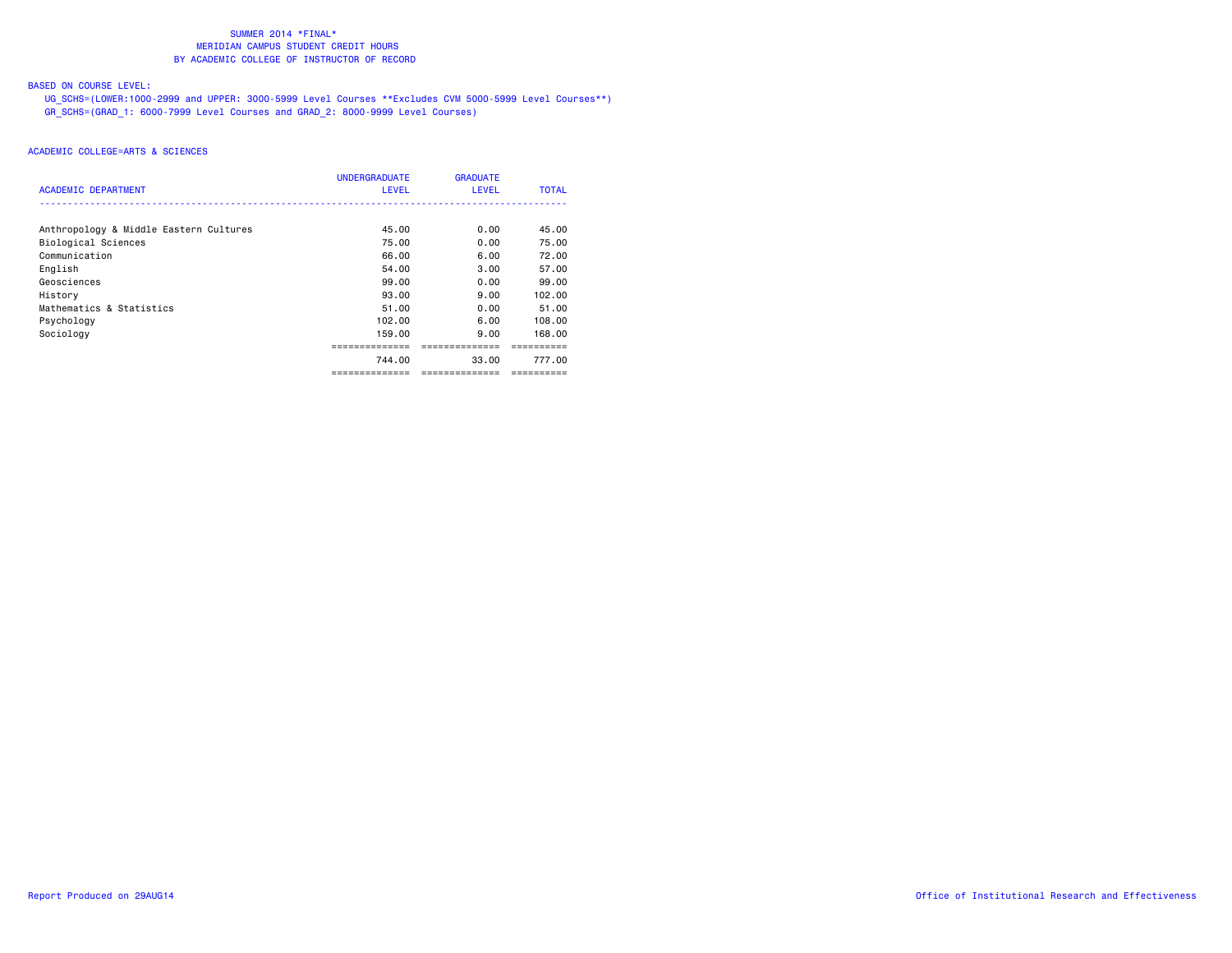#### BASED ON COURSE LEVEL:

 UG\_SCHS=(LOWER:1000-2999 and UPPER: 3000-5999 Level Courses \*\*Excludes CVM 5000-5999 Level Courses\*\*) GR\_SCHS=(GRAD\_1: 6000-7999 Level Courses and GRAD\_2: 8000-9999 Level Courses)

| <b>ACADEMIC DEPARTMENT</b>                      | <b>UNDERGRADUATE</b><br><b>LEVEL</b> | <b>GRADUATE</b><br><b>LEVEL</b> | <b>TOTAL</b> |
|-------------------------------------------------|--------------------------------------|---------------------------------|--------------|
| Finance & Economics                             | 30.00                                | 0.00                            | 30.00        |
| Management & Information Systems                | 159.00                               | 0.00                            | 159.00       |
| Marketing, Quantitative Analysis & Business Law | 30.00                                | 0.00                            | 30.00        |
| School of Accountancy                           | 159.00                               | 0.00                            | 159.00       |
|                                                 |                                      |                                 |              |
|                                                 | 378.00                               | 0.00                            | 378.00       |
|                                                 |                                      |                                 |              |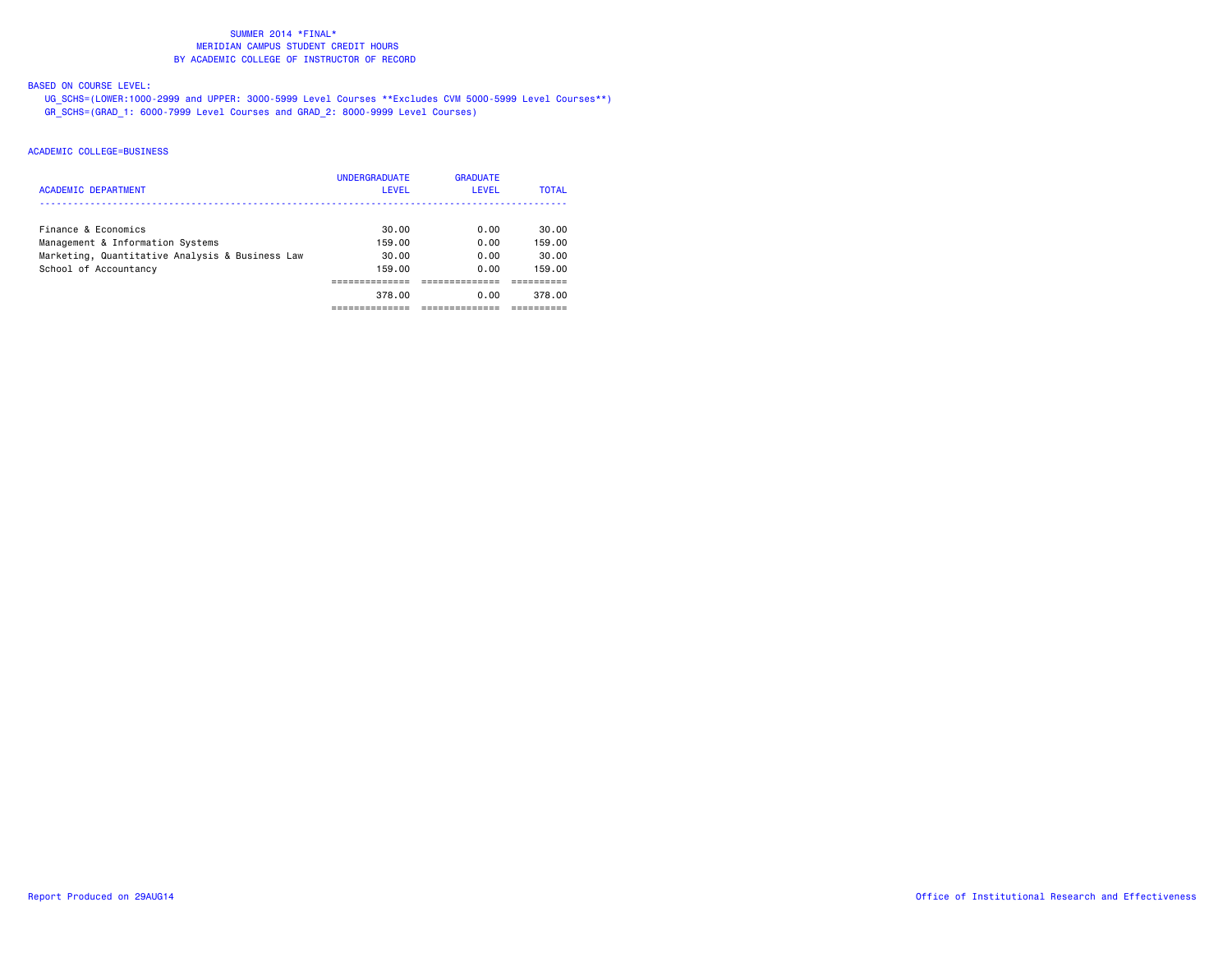### BASED ON COURSE LEVEL:

 UG\_SCHS=(LOWER:1000-2999 and UPPER: 3000-5999 Level Courses \*\*Excludes CVM 5000-5999 Level Courses\*\*) GR\_SCHS=(GRAD\_1: 6000-7999 Level Courses and GRAD\_2: 8000-9999 Level Courses)

| ACADEMIC DEPARTMENT                                                                | <b>UNDERGRADUATE</b><br>LEVEL | <b>GRADUATE</b><br>LEVEL | <b>TOTAL</b>     |
|------------------------------------------------------------------------------------|-------------------------------|--------------------------|------------------|
| Counseling & Educational Psychology<br>Curriculum, Instruction & Special Education | 0.00<br>117.00                | 255.00<br>196.00         | 255.00<br>313.00 |
| Leadership and Foundations                                                         | 0.00                          | 201.00                   | 201.00           |
|                                                                                    |                               |                          |                  |
|                                                                                    | 117.00                        | 652.00                   | 769.00           |
|                                                                                    |                               |                          |                  |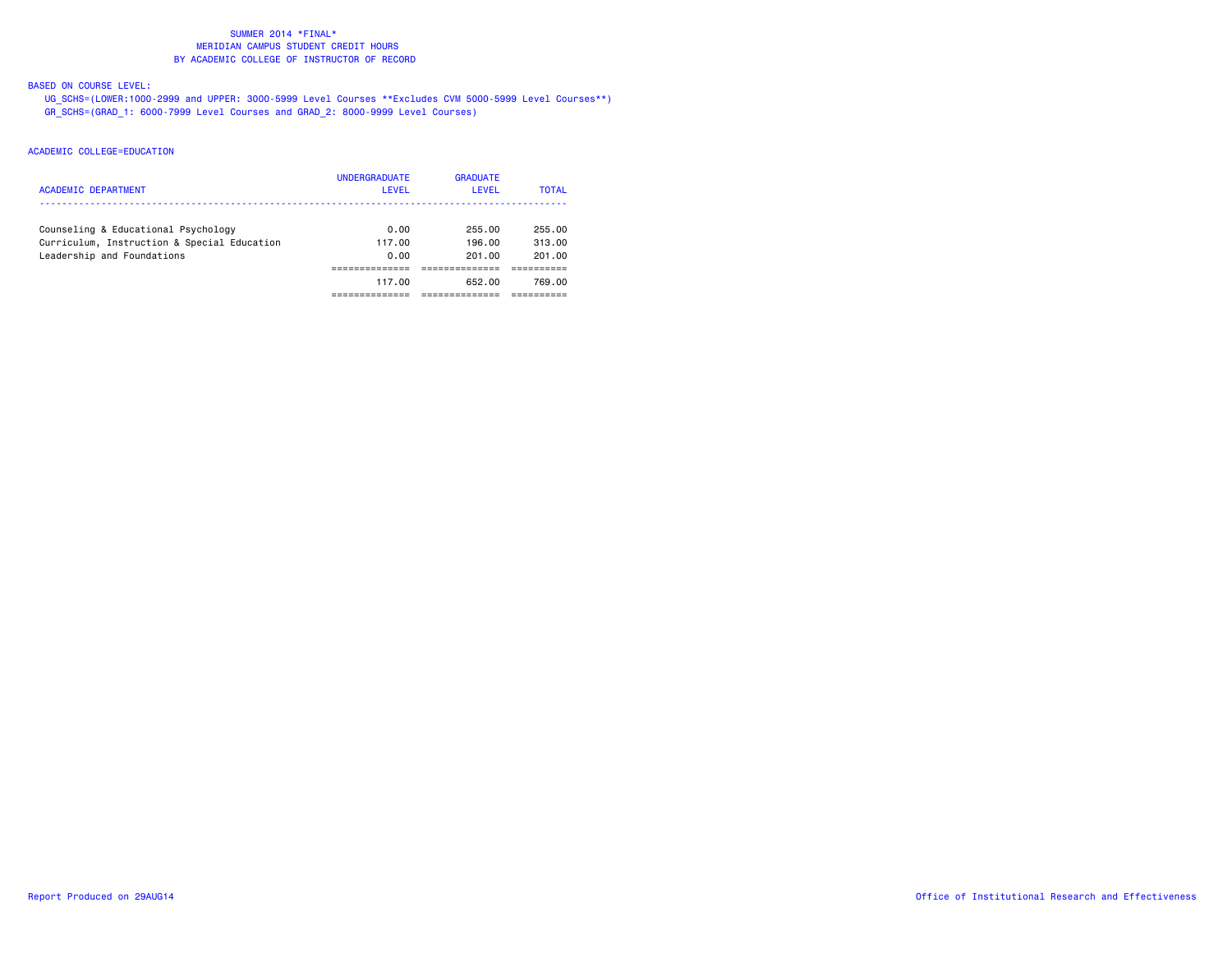| <b>ACADEMIC DEPARTMENT</b>             | Instructor Name | Rank     | <b>Tenure</b><br>Status | Course<br>$Cip$ # | <b>CRN</b> | Course # Sec Type Title |       | Crs |                 | Inst<br>Per | UG<br><b>SCHS</b> | <b>GR</b><br><b>SCHS</b> | Total<br><b>SCHS</b>    |
|----------------------------------------|-----------------|----------|-------------------------|-------------------|------------|-------------------------|-------|-----|-----------------|-------------|-------------------|--------------------------|-------------------------|
| Anthropology & Middle Eastern Cultures | Turner, James   | Lecturer | Non-Ten Track           | 450201            |            | 21727 AN 1103           | 201 C |     | Intro To Anthro | 1.00        | 45.00<br>.        | 0.00<br>.                | 45.00<br>-------<br>--- |
|                                        |                 |          |                         |                   |            |                         |       |     |                 |             | 45.00             | 0.00                     | 45.00                   |
|                                        |                 |          |                         |                   |            |                         |       |     |                 |             | --------          | ========                 |                         |
| Anthropology & Middle Eastern Cultures |                 |          |                         |                   |            |                         |       |     |                 |             | 45.00             | 0.00                     | 45.00                   |
|                                        |                 |          |                         |                   |            |                         |       |     |                 |             |                   | ========                 |                         |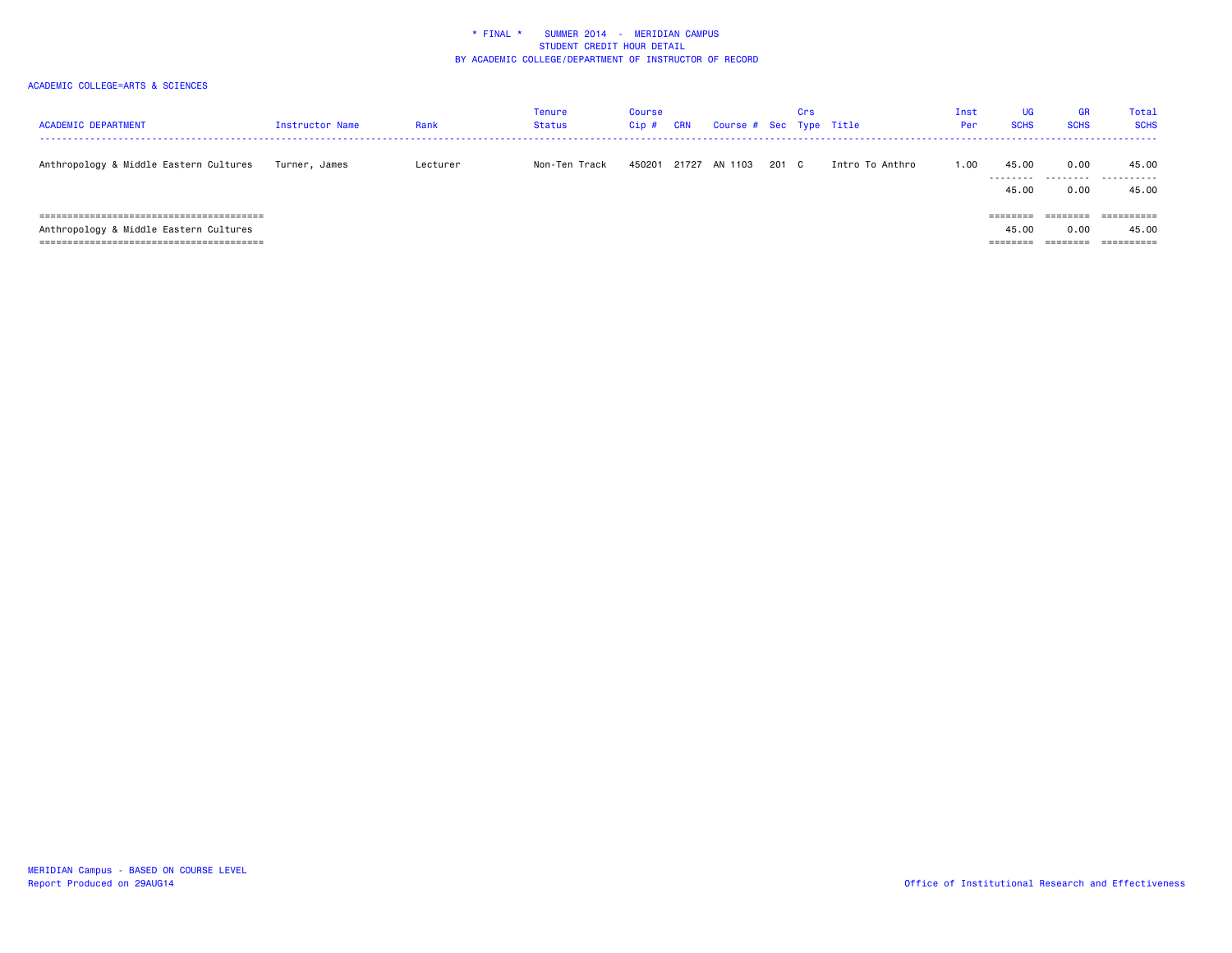| <b>ACADEMIC DEPARTMENT</b> | Instructor Name | Rank       | <b>Tenure</b><br><b>Status</b> | <b>Course</b><br>$Cip$ # | <b>CRN</b> | Course # Sec Type Title                                |                | Crs |                                                               | Inst<br>Per  | <b>UG</b><br><b>SCHS</b> | <b>GR</b><br><b>SCHS</b> | Total<br><b>SCHS</b>    |
|----------------------------|-----------------|------------|--------------------------------|--------------------------|------------|--------------------------------------------------------|----------------|-----|---------------------------------------------------------------|--------------|--------------------------|--------------------------|-------------------------|
| Biological Sciences        | Fogarty, Jarrod | Instructor | Non-Ten Track                  | 269999<br>270501         |            | 21735 BIO 4990 201 C<br>21273 MA 2113<br>21296 ST 2113 | 201 C<br>201 C |     | Special Topic in BIO 1.00<br>Intro to Stats<br>Intro to Stats | 1.00<br>1.00 | 45.00<br>12.00<br>18,00  | 0.00<br>0.00<br>0.00     | 45.00<br>12.00<br>18,00 |
|                            |                 |            |                                |                          |            |                                                        |                |     |                                                               |              | .<br>75.00               | 0.00                     | .<br>75.00              |
|                            |                 |            |                                |                          |            |                                                        |                |     |                                                               |              | ========                 | ========                 | ==========              |
| Biological Sciences        |                 |            |                                |                          |            |                                                        |                |     |                                                               |              | 75.00                    | 0.00                     | 75.00                   |
|                            |                 |            |                                |                          |            |                                                        |                |     |                                                               |              | ========                 | ========                 | ==========              |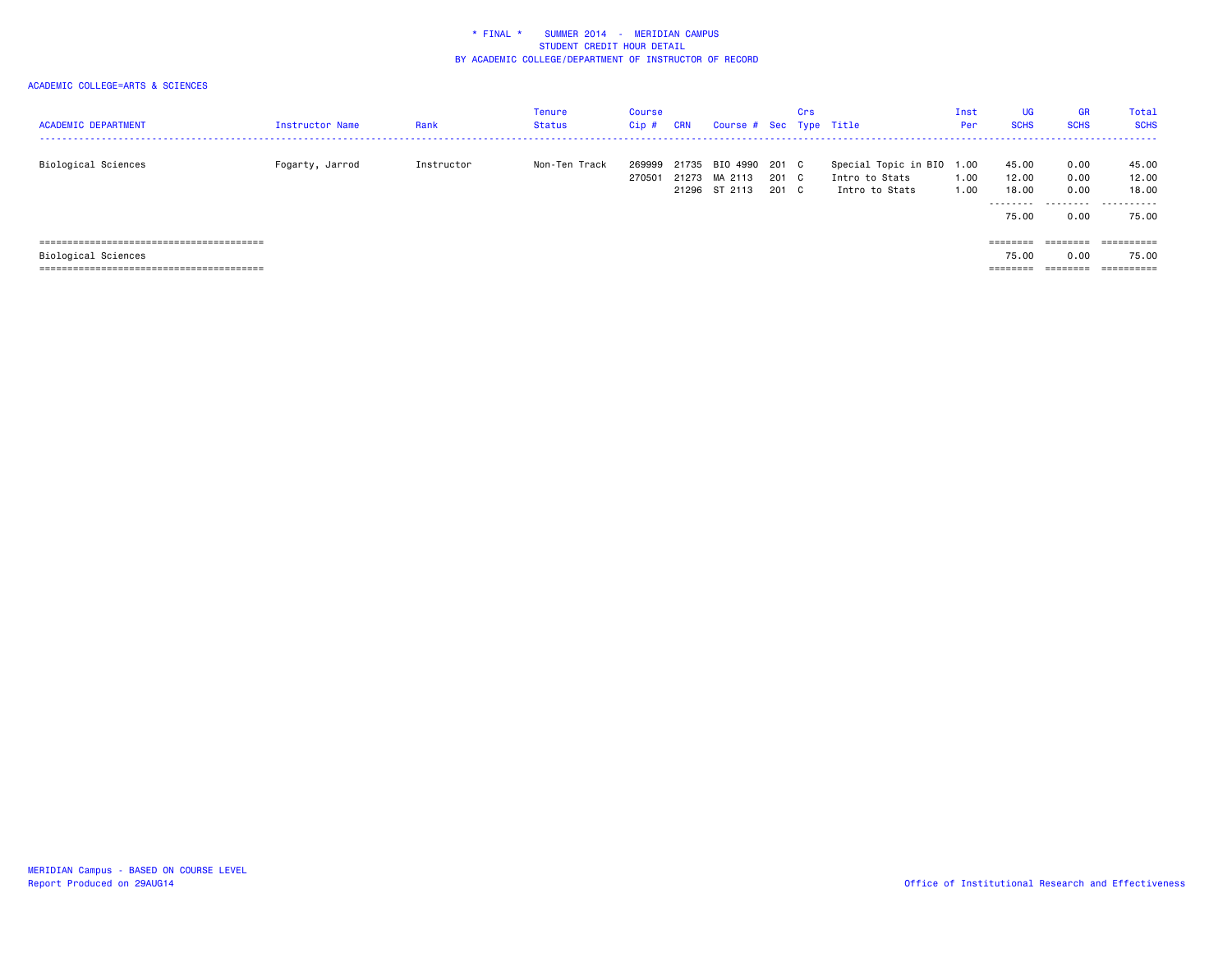| <b>ACADEMIC DEPARTMENT</b>                         | <b>Instructor Name</b> | Rank                        | <b>Tenure</b><br><b>Status</b> | <b>Course</b><br>Cip# | <b>CRN</b>     | Course # Sec Type Title  |                        | Crs |                                                 | Inst<br>Per  | UG<br><b>SCHS</b>             | <b>GR</b><br><b>SCHS</b>     | Total<br><b>SCHS</b><br>.         |
|----------------------------------------------------|------------------------|-----------------------------|--------------------------------|-----------------------|----------------|--------------------------|------------------------|-----|-------------------------------------------------|--------------|-------------------------------|------------------------------|-----------------------------------|
| Communication                                      | Denton, Raymond        | Lecturer                    | Non-Ten Track                  | 090101<br>090701      | 23509<br>21187 | CO 7000<br>CO 3333       | $201$ I<br>$201$ C     |     | Directed Indiv Study 1.00<br>Adv Television Prd | 1.00         | 0.00<br>33.00                 | 3.00<br>0.00                 | 3.00<br>33.00                     |
|                                                    |                        |                             |                                |                       |                | 21193 CO 4373            | 201 C                  |     | Prac In Tv News                                 | 1.00         | 3.00                          | 0.00                         | 3.00                              |
|                                                    |                        |                             |                                |                       |                |                          |                        |     |                                                 |              | --------<br>36.00             | ---------<br>3.00            | .<br>39.00                        |
|                                                    | Fountain, Amy          | Instructor                  | Non-Ten Track                  | 090101                |                | 21185 CO 1223            | 201 C                  |     | Intro Comm Theory                               | 1.00         | 3.00<br>--------              | 0.00<br>$\cdots$             | 3.00                              |
|                                                    |                        |                             |                                |                       |                |                          |                        |     |                                                 |              | 3.00                          | 0.00                         | 3.00                              |
|                                                    | Smith, Glenn           | Associate Professor Tenured |                                | 090401                | 21186          | CO 1403                  | $201$ C                |     | Intro Mass Media                                | 1.00         | 18.00                         | 0.00                         | 18.00                             |
|                                                    |                        |                             |                                | 231001                | 21190          | CO 4253<br>21194 CO 6253 | $201 \quad C$<br>201 C |     | Elements Of Persuasn<br>Elements Of Persuasn    | 1.00<br>1.00 | 3.00<br>0.00                  | 0.00<br>3.00                 | 3.00<br>3.00                      |
|                                                    |                        |                             |                                |                       |                |                          |                        |     |                                                 |              | $- - -$<br>----<br>21.00      | .<br>3.00                    | .<br>24.00                        |
|                                                    | Williams, Kevin        | Associate Professor         | Tenured                        | 090401                |                | 21192 CO 4323            | 202 C                  |     | Mass Media-Society                              | 1.00         | 6.00<br>--------              | 0.00<br>- - - - - -          | 6.00                              |
|                                                    |                        |                             |                                |                       |                |                          |                        |     |                                                 |              | 6.00                          | 0.00                         | 6.00                              |
| ---------------------------------<br>Communication |                        |                             |                                |                       |                |                          |                        |     |                                                 |              | ========<br>66.00<br>======== | ========<br>6.00<br>======== | ==========<br>72.00<br>========== |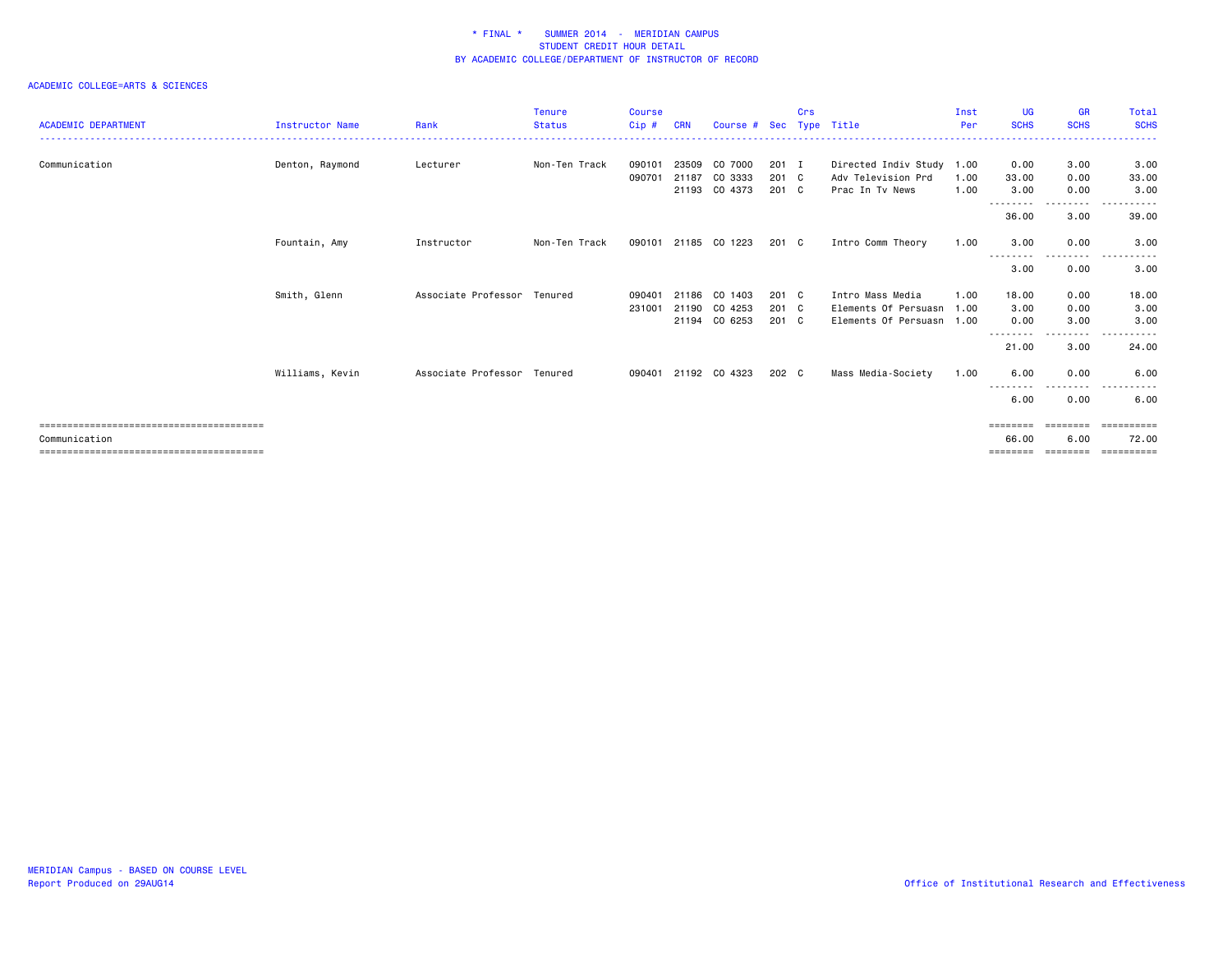| <b>ACADEMIC DEPARTMENT</b> | Instructor Name                  | Rank     | Tenure<br>Status | Course<br>$Cip$ # | <b>CRN</b> | Course # Sec Type Title |       | Crs |                           | Inst<br>Per | <b>UG</b><br><b>SCHS</b>                                                | <b>GR</b><br><b>SCHS</b> | Total<br><b>SCHS</b> |
|----------------------------|----------------------------------|----------|------------------|-------------------|------------|-------------------------|-------|-----|---------------------------|-------------|-------------------------------------------------------------------------|--------------------------|----------------------|
| English                    | Harmon Threatt, Elizabe Lecturer |          | Non-Ten Track    |                   |            | 230401 22462 EN 3313    | 201 C |     | Writing for the Work 1.00 |             | 45.00                                                                   | 0.00<br>---------        | 45.00<br>.<br>.      |
|                            |                                  |          |                  |                   |            |                         |       |     |                           |             | 45.00                                                                   | 0.00                     | 45.00                |
|                            | Slimp, Stephen                   | Lecturer | Non-Ten Track    | 230801            |            | 21736 EN 4733           | 201 C |     | Brit Lit/Cult 18th C 1.00 |             | 9.00                                                                    | 0.00                     | 9.00                 |
|                            |                                  |          |                  |                   |            | 21737 EN 6733           | 201 C |     | Brit Lit/Cult 18th C 1.00 |             | 0.00<br>---------                                                       | 3.00<br>---------        | 3.00<br>.            |
|                            |                                  |          |                  |                   |            |                         |       |     |                           |             | 9.00                                                                    | 3.00                     | 12.00                |
|                            |                                  |          |                  |                   |            |                         |       |     |                           |             | $\qquad \qquad \equiv \equiv \equiv \equiv \equiv \equiv \equiv \equiv$ | ========                 | ==========           |
| English                    |                                  |          |                  |                   |            |                         |       |     |                           |             | 54.00                                                                   | 3.00                     | 57.00                |
|                            |                                  |          |                  |                   |            |                         |       |     |                           |             |                                                                         |                          |                      |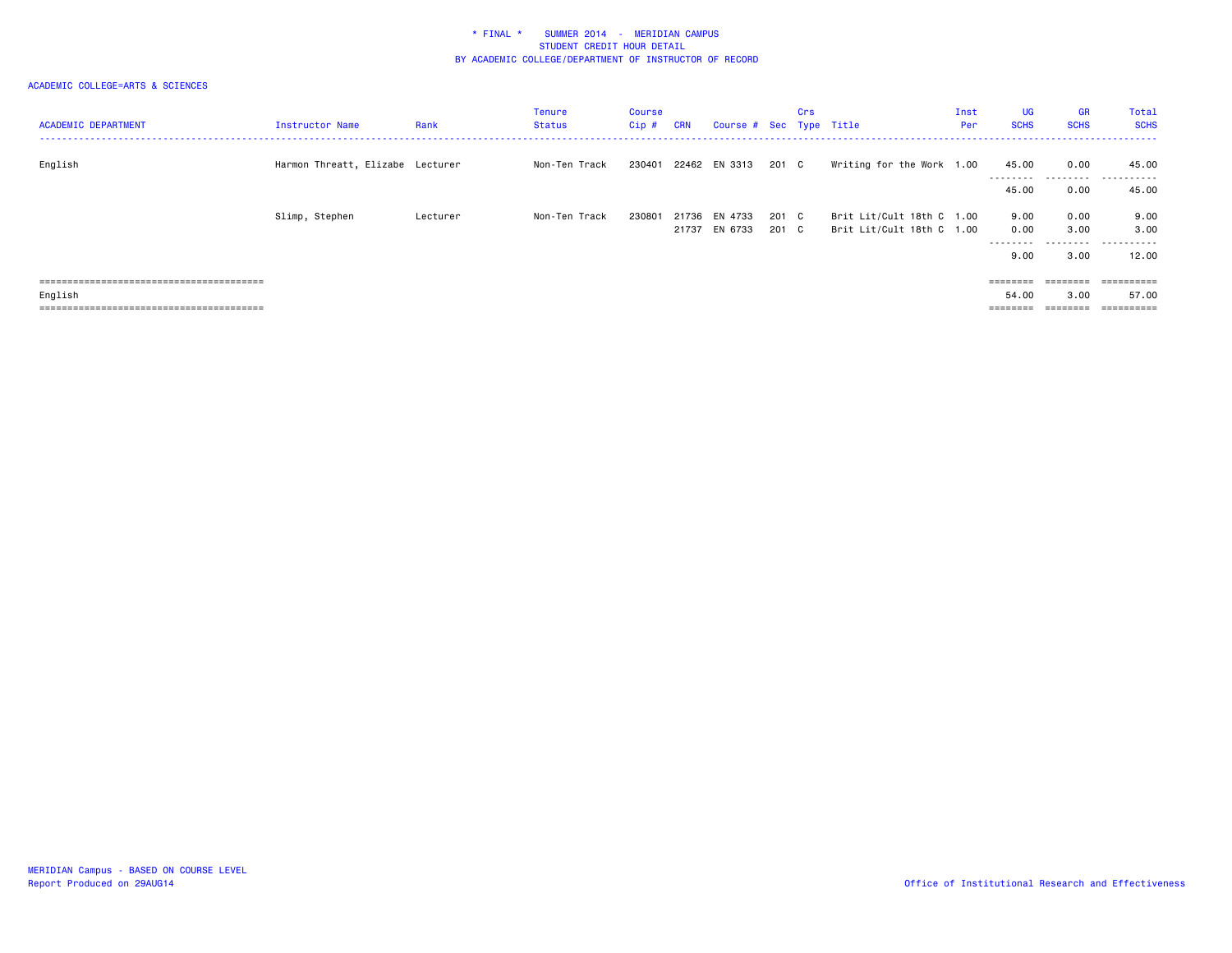| <b>ACADEMIC DEPARTMENT</b> | Instructor Name | Rank     | Tenure<br>Status | Course<br>$Cip$ # | <b>CRN</b> | Course # Sec Type Title  |                | Crs |                                           | Inst<br>Per  | UG<br><b>SCHS</b>          | <b>GR</b><br><b>SCHS</b> | Total<br><b>SCHS</b> |
|----------------------------|-----------------|----------|------------------|-------------------|------------|--------------------------|----------------|-----|-------------------------------------------|--------------|----------------------------|--------------------------|----------------------|
| Geosciences                | Elliott, Jack   | Lecturer | Non-Ten Track    | 380201            |            | 21734 REL 3223           | 201 C          |     | World Religions II                        | 1.00         | 24.00<br>--------<br>24.00 | 0.00<br>.<br>0.00        | 24.00<br>.<br>24.00  |
|                            | Weeks, Brittany | Lecturer | Non-Ten Track    | 400601            | 21263      | GG 1111<br>21265 GG 1113 | 202 L<br>202 C |     | Earth Science I Lab<br>Survey Earth Sci I | 1.00<br>1.00 | 15.00<br>60.00             | 0.00<br>0.00             | 15.00<br>60.00       |
|                            |                 |          |                  |                   |            |                          |                |     |                                           |              | ---------<br>75.00         | 0.00                     | .<br>75.00           |
|                            |                 |          |                  |                   |            |                          |                |     |                                           |              |                            | $=$ = = = = = = =        | ==========           |
| Geosciences                |                 |          |                  |                   |            |                          |                |     |                                           |              | 99.00                      | 0.00                     | 99.00                |
|                            |                 |          |                  |                   |            |                          |                |     |                                           |              | ========                   |                          | ==========           |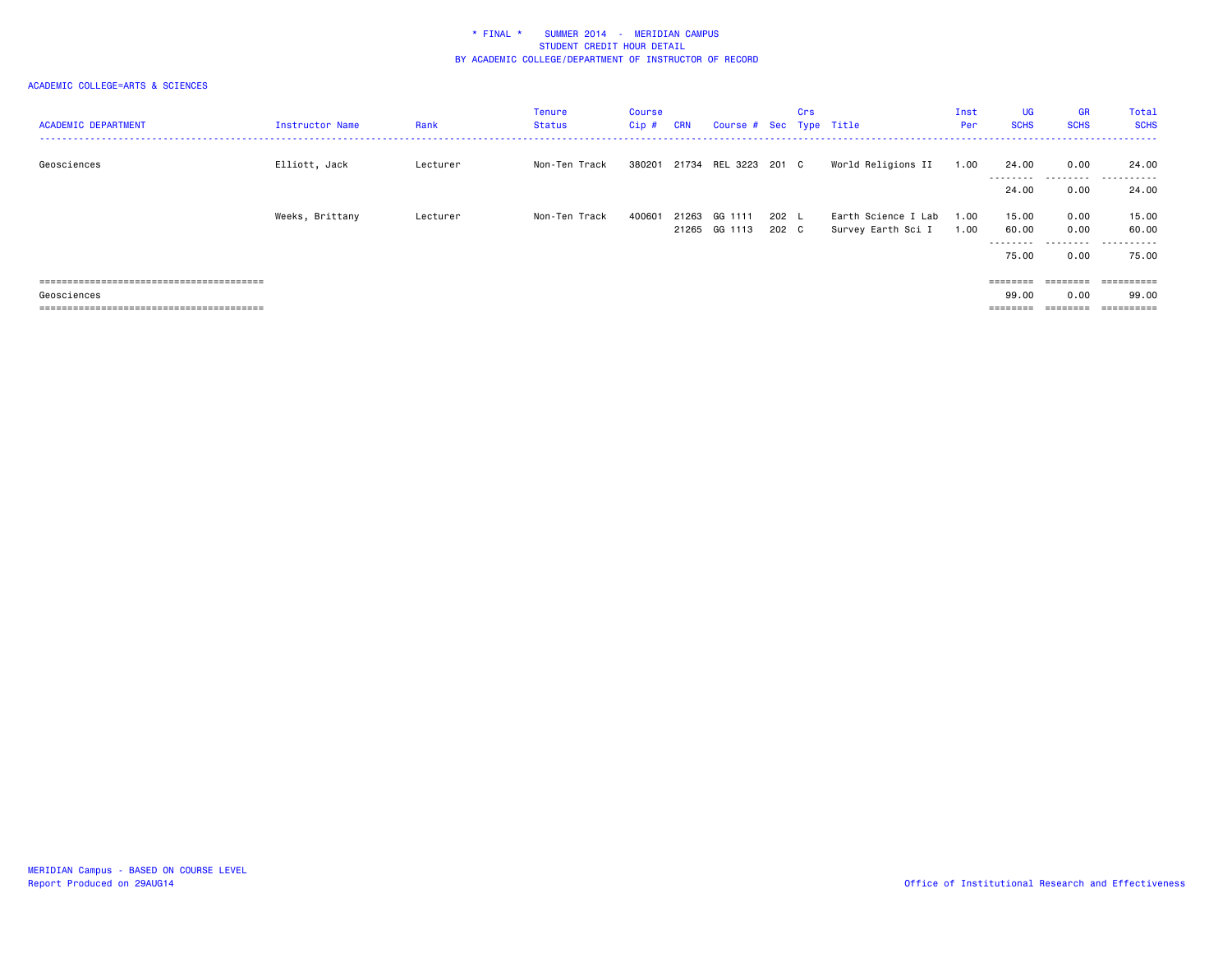| <b>ACADEMIC DEPARTMENT</b> | Instructor Name  | Rank                          | <b>Tenure</b><br>Status | Course<br>$Cip$ # | <b>CRN</b> | Course # Sec Type Title                   |                         | Crs |                                                             | Inst<br>Per          | <b>UG</b><br><b>SCHS</b>    | <b>GR</b><br><b>SCHS</b>  | Total<br><b>SCHS</b>                  |
|----------------------------|------------------|-------------------------------|-------------------------|-------------------|------------|-------------------------------------------|-------------------------|-----|-------------------------------------------------------------|----------------------|-----------------------------|---------------------------|---------------------------------------|
| History                    | Bates, Toby      | Assistant Professor Ten Track |                         | 450801<br>450899  | 21271      | HI 6323<br>21730 HI 4990<br>21731 HI 6990 | 201 C<br>201 C<br>201 C |     | American West<br>Special Topic In HI<br>Special Topic In HI | 1.00<br>1.00<br>1.00 | 0.00<br>60.00<br>0.00       | 3.00<br>0.00<br>6.00      | 3.00<br>60.00<br>6.00                 |
|                            |                  |                               |                         |                   |            | 540102 21268 HI 4323                      | 201 C                   |     | American West                                               | 1.00                 | 30.00<br>---------<br>90.00 | 0.00<br>---------<br>9.00 | 30.00<br>------<br>$- - - -$<br>99.00 |
|                            | Mitchell, Dennis | Professor                     | Tenured                 | 450801            |            | 22985 HI 3333                             | 201 C                   |     | Mississippi History                                         | 1.00                 | 3.00<br>---------           | 0.00<br>.                 | 3.00<br>.                             |
|                            |                  |                               |                         |                   |            |                                           |                         |     |                                                             |                      | 3.00                        | 0.00                      | 3.00                                  |
| History                    |                  |                               |                         |                   |            |                                           |                         |     |                                                             |                      | ========<br>93.00           | ========<br>9.00          | $=$ = = = = = = = = =<br>102.00       |
|                            |                  |                               |                         |                   |            |                                           |                         |     |                                                             |                      |                             |                           | ========                              |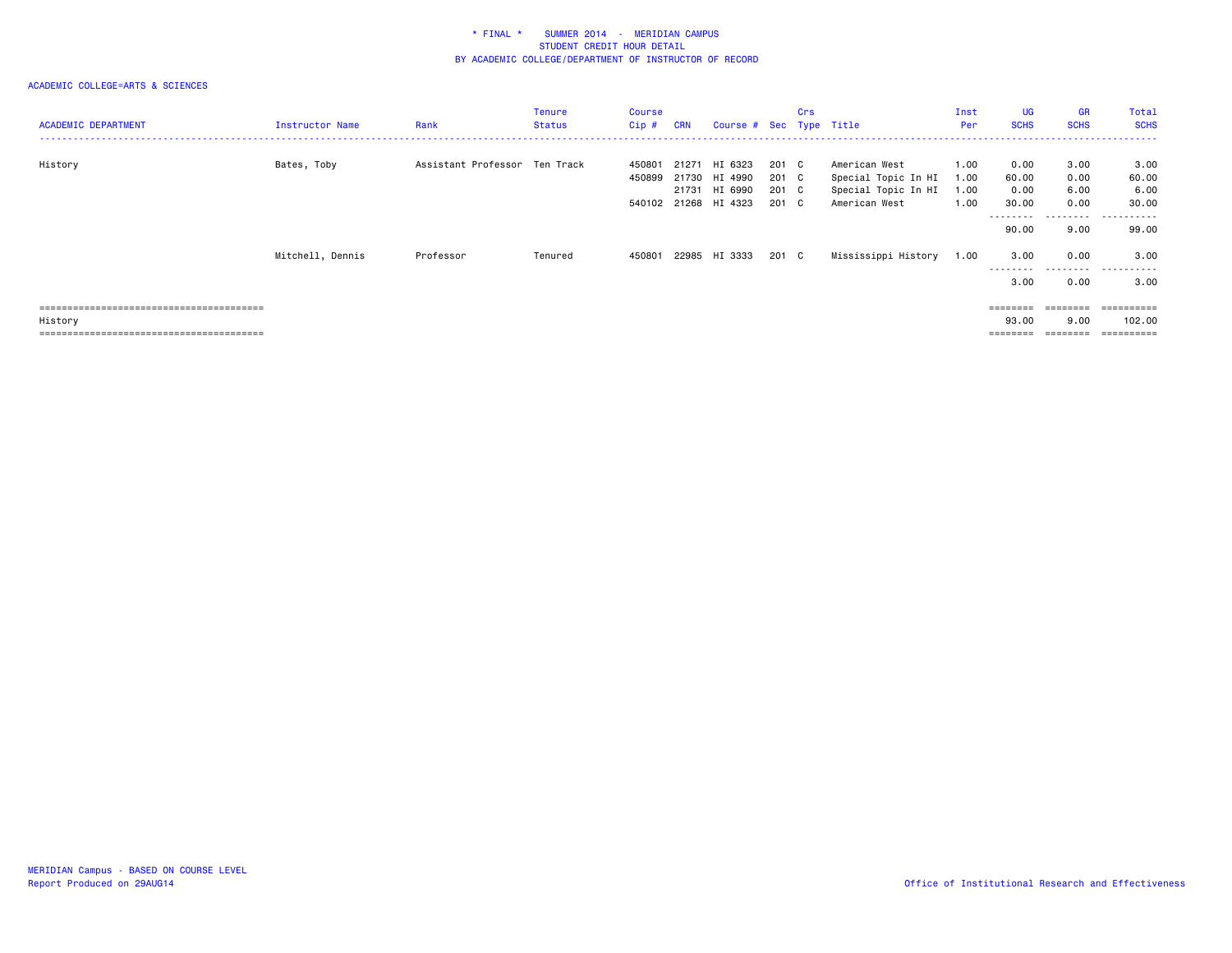| <b>ACADEMIC DEPARTMENT</b> | Instructor Name | Rank                          | <b>Tenure</b><br>Status | Course<br>$Cip$ # | <b>CRN</b> | Course # Sec Type Title |       | Crs |                | Inst<br>Per | UG<br><b>SCHS</b> | <b>GR</b><br><b>SCHS</b> | <b>Total</b><br><b>SCHS</b> |
|----------------------------|-----------------|-------------------------------|-------------------------|-------------------|------------|-------------------------|-------|-----|----------------|-------------|-------------------|--------------------------|-----------------------------|
| Mathematics & Statistics   | Ge, Lin         | Assistant Professor Ten Track |                         | 270101            |            | 21272 MA 1323           | 201 C |     | Trigonometry   | 1.00        | 9.00              | 0.00                     | 9.00                        |
|                            |                 |                               |                         | 270501            |            | 21274 MA 2113           | 202 C |     | Intro to Stats | 1.00        | 15.00             | 0.00                     | 15.00                       |
|                            |                 |                               |                         |                   |            | 21297 ST 2113           | 202 C |     | Intro to Stats | 1.00        | 27.00             | 0.00                     | 27.00                       |
|                            |                 |                               |                         |                   |            |                         |       |     |                |             | .<br>51.00        | .<br>0.00                | .<br>51.00                  |
|                            |                 |                               |                         |                   |            |                         |       |     |                |             | ========          | ========                 | ==========                  |
| Mathematics & Statistics   |                 |                               |                         |                   |            |                         |       |     |                |             | 51.00             | 0.00                     | 51.00                       |
|                            |                 |                               |                         |                   |            |                         |       |     |                |             | ========          | ========                 | ==========                  |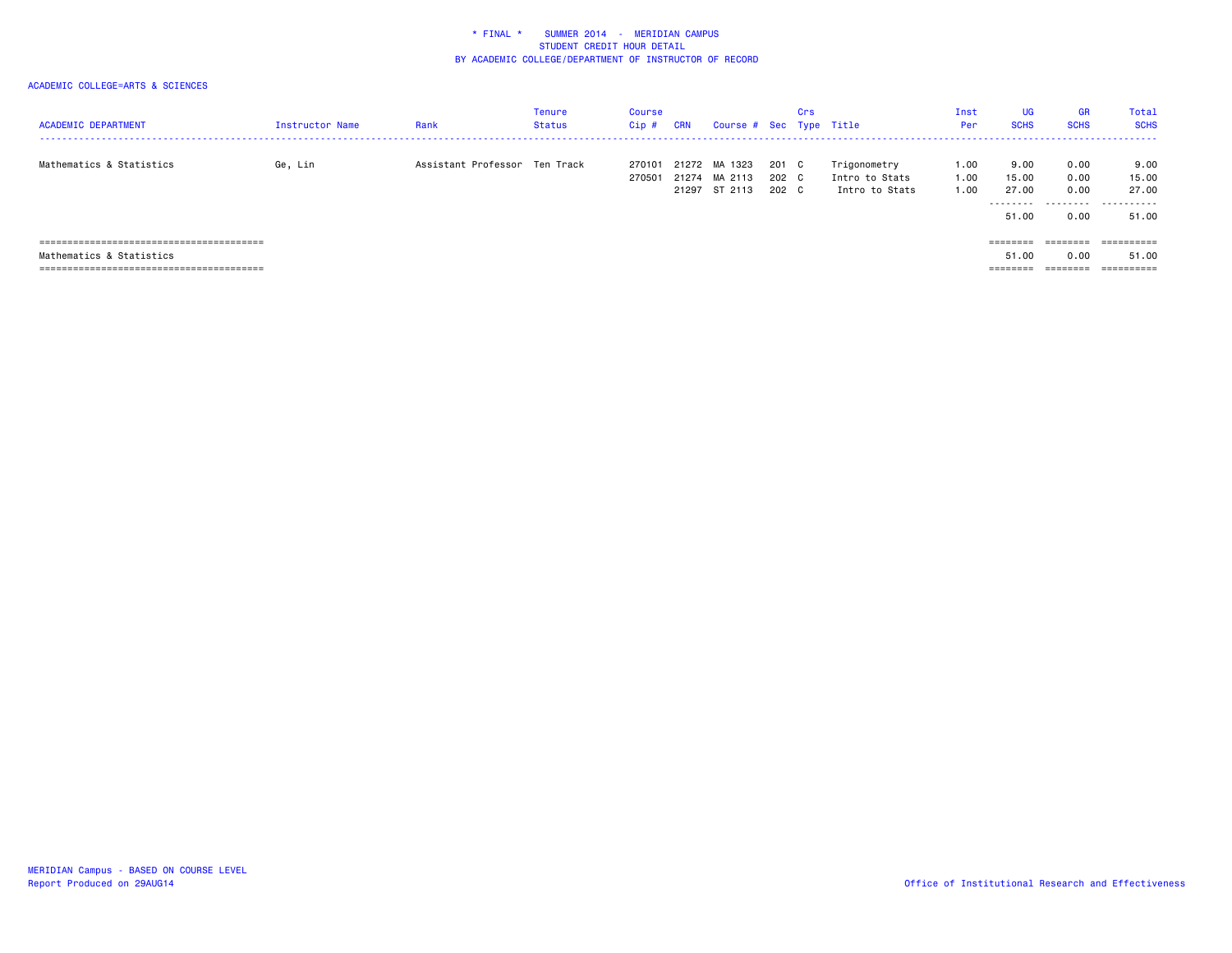| <b>ACADEMIC DEPARTMENT</b>            | Instructor Name | Rank                          | Tenure<br>Status | Course<br>$Cip$ # | <b>CRN</b> | Course # Sec Type Title                      | Crs |                                                        | Inst<br>Per  | <b>UG</b><br><b>SCHS</b>                                                                     | <b>GR</b><br><b>SCHS</b>  | Total<br><b>SCHS</b>               |
|---------------------------------------|-----------------|-------------------------------|------------------|-------------------|------------|----------------------------------------------|-----|--------------------------------------------------------|--------------|----------------------------------------------------------------------------------------------|---------------------------|------------------------------------|
| Psychology                            | Shumate, James  | Lecturer                      | Non-Ten Track    | 420101            | 21287      | PSY 4726 201 E<br>21738 PSY 3503 201 C       |     | Internship In Psy I<br>Health Psychology               | 1.00<br>1.00 | 12.00<br>27.00<br>---------                                                                  | 0.00<br>0.00<br>--------- | 12.00<br>27.00<br>.                |
|                                       |                 |                               |                  |                   |            |                                              |     |                                                        |              | 39.00                                                                                        | 0.00                      | 39.00                              |
|                                       | Wilson, Rodney  | Assistant Professor Ten Track |                  | 429999            |            | 21728 PSY 4990 201 C<br>21729 PSY 6990 201 C |     | Special Topic In PSY 1.00<br>Special Topic In PSY 1.00 |              | 63.00<br>0.00<br>---------<br>63.00                                                          | 0.00<br>6.00<br>--------- | 63.00<br>6.00<br>.                 |
|                                       |                 |                               |                  |                   |            |                                              |     |                                                        |              |                                                                                              | 6.00                      | 69.00                              |
| Psychology<br>----------------------- |                 |                               |                  |                   |            |                                              |     |                                                        |              | $\qquad \qquad \equiv \equiv \equiv \equiv \equiv \equiv \equiv \equiv$<br>102.00<br>======= | 6.00                      | ==========<br>108.00<br>========== |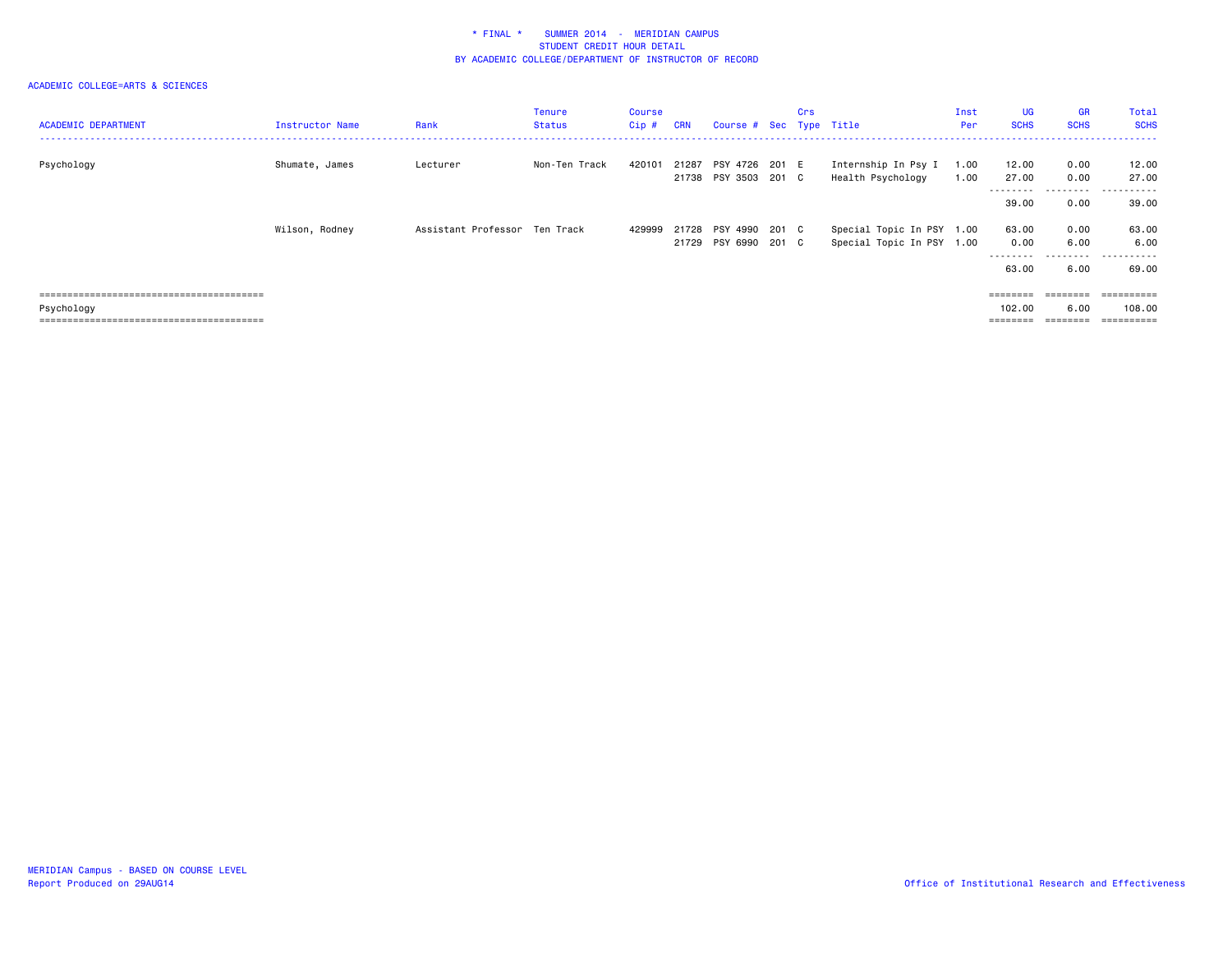| <b>ACADEMIC DEPARTMENT</b> | Instructor Name  | Rank                              | <b>Tenure</b><br><b>Status</b> | <b>Course</b><br>$Cip$ # | <b>CRN</b> | Course #      | Sec   | Crs<br><b>Type</b> | Title                     | Inst<br>Per | UG<br><b>SCHS</b> | <b>GR</b><br><b>SCHS</b> | <b>Total</b><br><b>SCHS</b> |
|----------------------------|------------------|-----------------------------------|--------------------------------|--------------------------|------------|---------------|-------|--------------------|---------------------------|-------------|-------------------|--------------------------|-----------------------------|
|                            |                  |                                   |                                |                          |            |               |       |                    |                           |             |                   |                          |                             |
| Sociology                  | Carr, Rhonda     | Assistant Professor Non-Ten Track |                                | 440701                   |            | 21740 SW 4633 | 201 C |                    | Sw Health Care            | 1.00        | 24.00             | 0.00                     | 24.00                       |
|                            |                  |                                   |                                |                          |            | 23556 SW 4000 | 201 I |                    | Directed Indiv Study 1.00 |             | 3.00              | 0.00                     | 3.00                        |
|                            |                  |                                   |                                |                          |            |               |       |                    |                           |             | 27.00             | 0.00                     | 27.00                       |
|                            | Cook, Amanda     | Lecturer                          | Non-Ten Track                  | 450401                   | 21726      | CRM 4323      | 201 C |                    | Victimology               | 1.00        | 51.00             | 0.00                     | 51.00                       |
|                            |                  |                                   |                                |                          | 21739      | CRM 3113      | 201 C |                    | Comm Crime Prev & Po      | 1.00        | 48.00             | 0.00                     | 48.00                       |
|                            |                  |                                   |                                |                          |            | 23082 SO 6323 | 201 C |                    | Victimology               | 0.49        | 0.00              | 1.47                     | 1.47                        |
|                            |                  |                                   |                                | 451101                   | 22647      | SO 3213       | 201 C |                    | Intr To Social Res        | 1.00        | 30.00             | 0.00                     | 30.00                       |
|                            |                  |                                   |                                |                          |            | 23290 SO 4803 | 201 C |                    | Social Research Prac      | 1.00        | 3.00              | 0.00<br>.                | 3,00<br>.                   |
|                            |                  |                                   |                                |                          |            |               |       |                    |                           |             | 132.00            | 1.47                     | 133.47                      |
|                            | Swindell, Marian | Associate Professor               | Tenured                        | 450401                   |            | 23082 SO 6323 | 201 C |                    | Victimology               | 0.51        | 0.00              | 1.53                     | 1.53                        |
|                            |                  |                                   |                                | 451101                   |            | 22989 SO 7000 | 203 I |                    | Directed Indiv Study 1.00 |             | 0.00              | 3.00                     | 3.00                        |
|                            |                  |                                   |                                |                          |            | 22990 SO 7000 | 204 I |                    | Directed Indiv Study 1.00 |             | 0.00              | 3.00                     | 3.00                        |
|                            |                  |                                   |                                |                          |            |               |       |                    |                           |             |                   | $\cdots$                 | $- - -$                     |
|                            |                  |                                   |                                |                          |            |               |       |                    |                           |             | 0.00              | 7.53                     | 7.53                        |
|                            |                  |                                   |                                |                          |            |               |       |                    |                           |             | ========          |                          | eessesses                   |
| Sociology                  |                  |                                   |                                |                          |            |               |       |                    |                           |             | 159.00            | 9.00                     | 168.00                      |
|                            |                  |                                   |                                |                          |            |               |       |                    |                           |             | ========          | ========                 | ==========                  |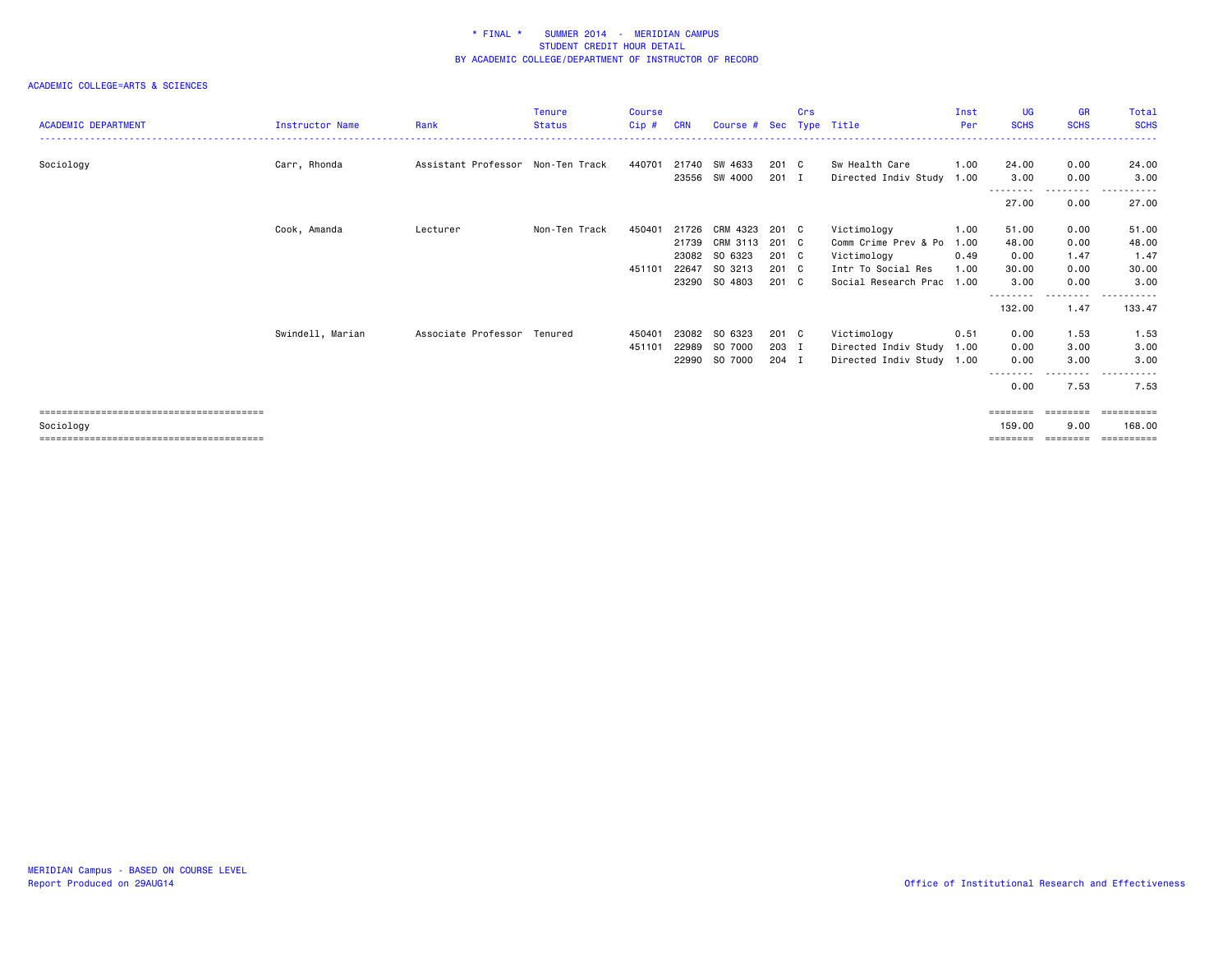| <b>ACADEMIC DEPARTMENT</b> | Instructor Name  | Rank                          | <b>Tenure</b><br>Status | Course<br>$Cip$ # | <b>CRN</b> | Course # Sec Type Title | Crs |                   | Inst<br>Per | UG<br><b>SCHS</b> | <b>GR</b><br><b>SCHS</b> | Total<br><b>SCHS</b> |
|----------------------------|------------------|-------------------------------|-------------------------|-------------------|------------|-------------------------|-----|-------------------|-------------|-------------------|--------------------------|----------------------|
| Finance & Economics        | Spurlin, William | Assistant Professor Ten Track |                         | 520801            |            | 21260 FIN 3113 201 C    |     | Financial Systems | 1.00        | 30.00<br>.        | 0.00<br>.                | 30.00<br>.           |
|                            |                  |                               |                         |                   |            |                         |     |                   |             | 30.00             | 0.00                     | 30.00                |
|                            |                  |                               |                         |                   |            |                         |     |                   |             |                   |                          |                      |
|                            |                  |                               |                         |                   |            |                         |     |                   |             | --------          | ________<br>--------     | ----------           |
| Finance & Economics        |                  |                               |                         |                   |            |                         |     |                   |             | 30.00             | 0.00                     | 30.00                |
|                            |                  |                               |                         |                   |            |                         |     |                   |             | --------          | ========                 |                      |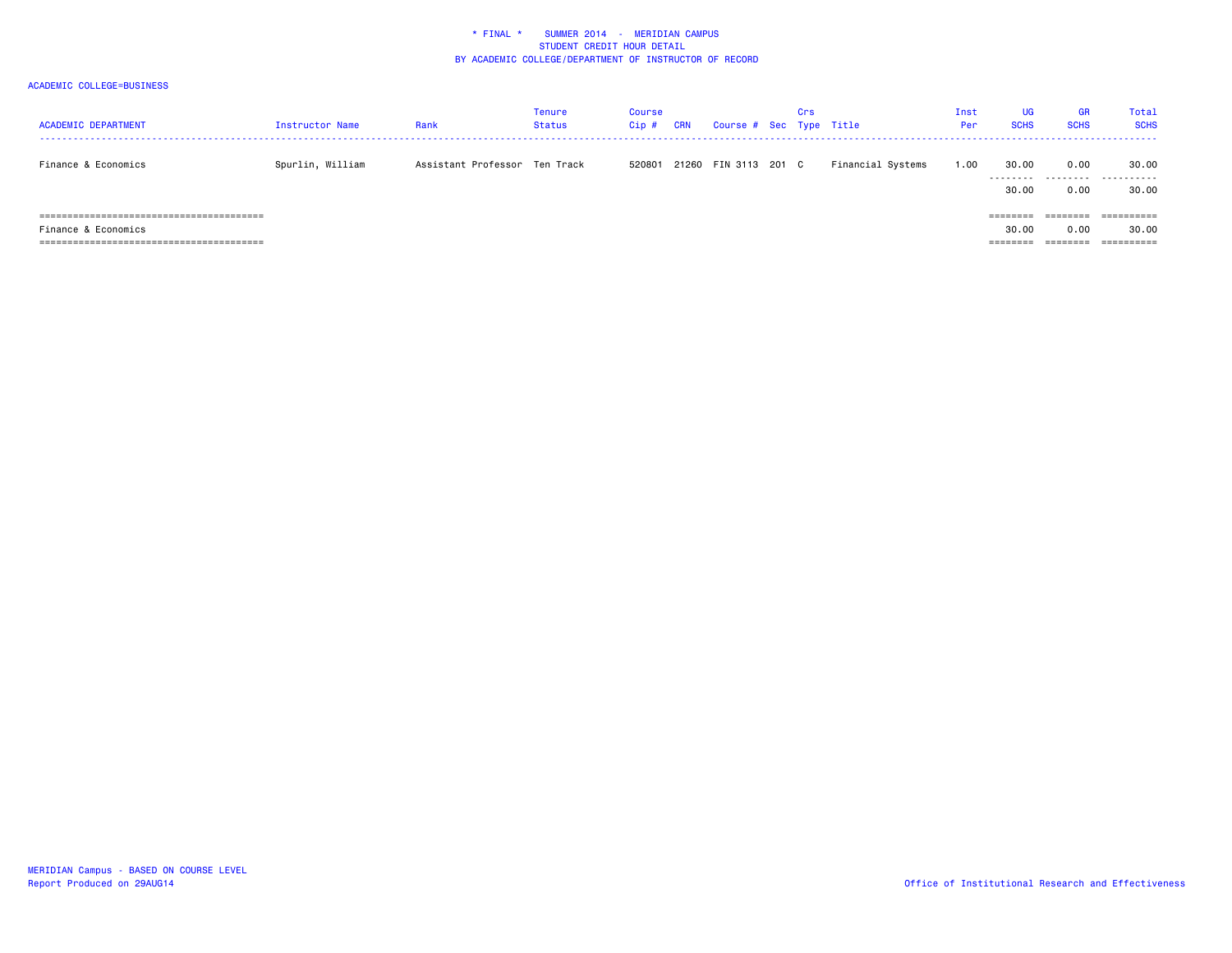| <b>ACADEMIC DEPARTMENT</b>       | <b>Instructor Name</b> | Rank                        | <b>Tenure</b><br><b>Status</b> | <b>Course</b><br>Cip# | <b>CRN</b> | Course # Sec Type Title |       | Crs |                           | Inst<br>Per | <b>UG</b><br><b>SCHS</b> | <b>GR</b><br><b>SCHS</b> | Total<br><b>SCHS</b> |
|----------------------------------|------------------------|-----------------------------|--------------------------------|-----------------------|------------|-------------------------|-------|-----|---------------------------|-------------|--------------------------|--------------------------|----------------------|
| Management & Information Systems | Randle, Vikki          | Associate Professor Tenured |                                | 520201                |            | 21276 MGT 3213 201 C    |       |     | Org Communications        | 1.00        | 21.00                    | 0.00                     | 21.00                |
|                                  |                        |                             |                                |                       |            |                         |       |     |                           |             | .<br>21.00               | .<br>0.00                | $  -$<br>21.00       |
|                                  | Shin, Seungjae         | Associate Professor Tenured |                                | 521201                | 21180      | BIS 3233                | 201 C |     | Management Informati 1.00 |             | 24.00                    | 0.00                     | 24.00                |
|                                  |                        |                             |                                |                       |            | 21880 BIS 4113          | 201 C |     | BIS Security Managem 1.00 |             | 9.00<br>--------         | 0.00<br>--------         | 9.00                 |
|                                  |                        |                             |                                |                       |            |                         |       |     |                           |             | 33.00                    | 0.00                     | 33.00                |
|                                  | White, Harold          | Instructor                  | Non-Ten Track                  | 520101                |            | 21181 BUS 4853 201 C    |       |     | Business Policy           | 1.00        | 24.00                    | 0.00                     | 24.00                |
|                                  |                        |                             |                                |                       |            |                         |       |     |                           |             | --------<br>24.00        | --------<br>0.00         | 24.00                |
|                                  | Young, Carlton         | Associate Professor Tenured |                                | 510701                | 21266      | HCA 4443                | 201 E |     | Healthcare Internshi 1.00 |             | 18,00                    | 0.00                     | 18.00                |
|                                  |                        |                             |                                |                       | 21883      | HCA 4013                | 201 C |     | Ethical Issues in He 1.00 |             | 33,00                    | 0.00                     | 33.00                |
|                                  |                        |                             |                                | 520201                | 21277      | MGT 3823                | 201 C |     | Responsible Leadersh 1.00 |             | 30.00                    | 0.00                     | 30.00                |
|                                  |                        |                             |                                |                       |            |                         |       |     |                           |             | 81,00                    | .<br>0.00                | 81.00                |
|                                  |                        |                             |                                |                       |            |                         |       |     |                           |             | ========                 | ========                 | ==========           |
| Management & Information Systems |                        |                             |                                |                       |            |                         |       |     |                           |             | 159,00                   | 0.00                     | 159.00               |
|                                  |                        |                             |                                |                       |            |                         |       |     |                           |             | ========                 | ========                 | ==========           |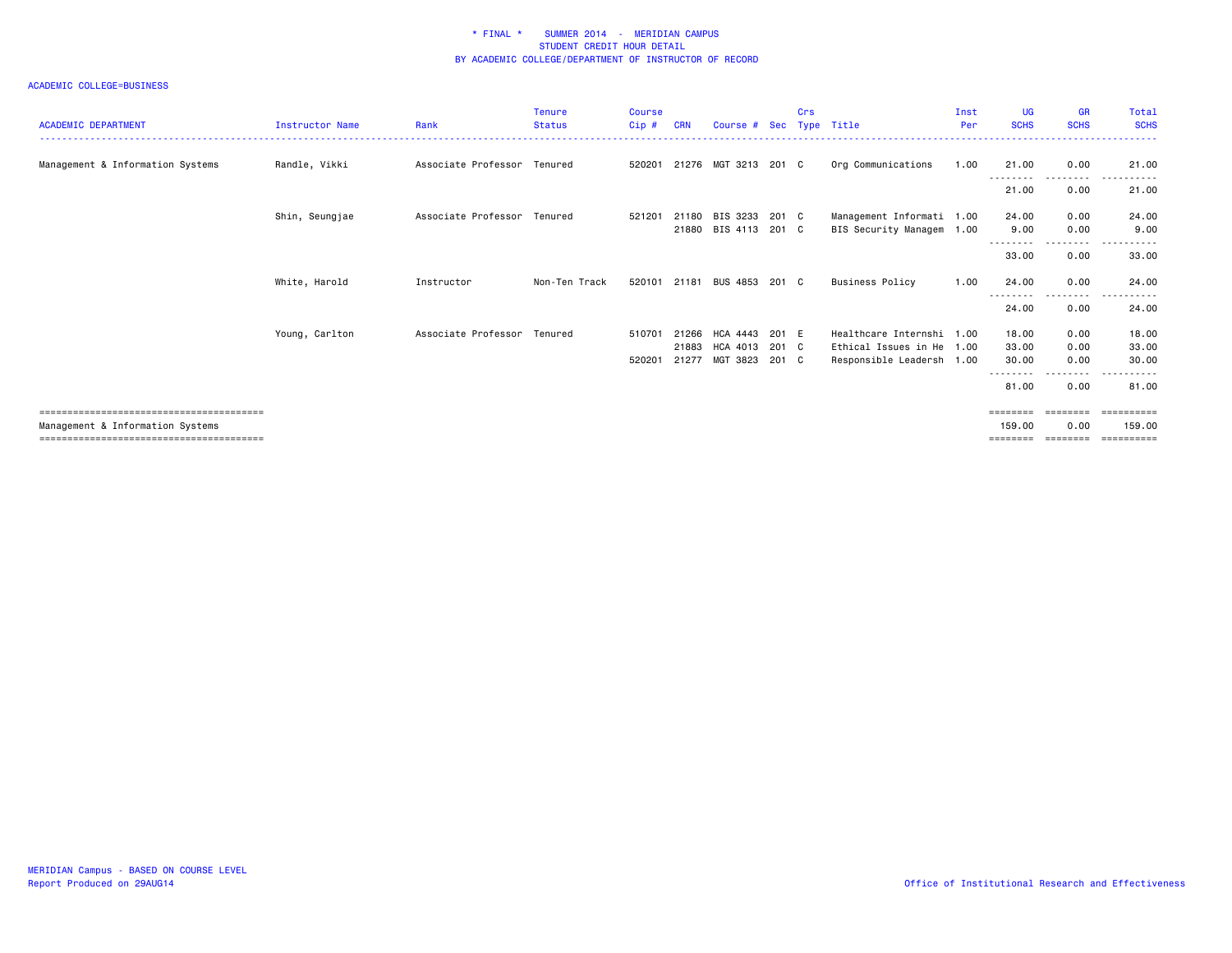| <b>ACADEMIC DEPARTMENT</b>                             | Instructor Name | Rank                        | Tenure<br><b>Status</b> | Course<br>Cip# | <b>CRN</b> | Course # Sec Type Title                      | Crs |                                       | Inst<br>Per  | UG<br><b>SCHS</b>  | <b>GR</b><br><b>SCHS</b> | Total<br><b>SCHS</b>           |
|--------------------------------------------------------|-----------------|-----------------------------|-------------------------|----------------|------------|----------------------------------------------|-----|---------------------------------------|--------------|--------------------|--------------------------|--------------------------------|
| Marketing, Quantitative Analysis & Busin Hill, William |                 | Associate Professor Tenured |                         | 521401         |            | 22873 MKT 4113 202 C<br>23485 MKT 3013 202 C |     | Personal Selling<br>Principles Of Mkt | 1.00<br>1.00 | 9.00<br>3.00       | 0.00<br>0.00             | 9.00<br>3.00                   |
|                                                        |                 |                             |                         |                |            |                                              |     |                                       |              | ---------<br>12.00 | ---------<br>0.00        | - - - - - - -<br>----<br>12.00 |
|                                                        | Odom, Dustin    | Non-Faculty                 | Not Applicable          |                |            | 521401 21886 MKT 3013 201 C                  |     | Principles Of Mkt                     | 1.00         | 18,00<br>--------- | 0.00<br>. <b>.</b> .     | 18.00<br>----<br>.             |
|                                                        |                 |                             |                         |                |            |                                              |     |                                       |              | 18,00              | 0.00                     | 18,00                          |
|                                                        |                 |                             |                         |                |            |                                              |     |                                       |              |                    | $=$ = = = = = = =        |                                |
| Marketing, Quantitative Analysis & Busin               |                 |                             |                         |                |            |                                              |     |                                       |              | 30.00              | 0.00                     | 30.00                          |
|                                                        |                 |                             |                         |                |            |                                              |     |                                       |              | ========           | ========                 | $=$ = = = = = = = = =          |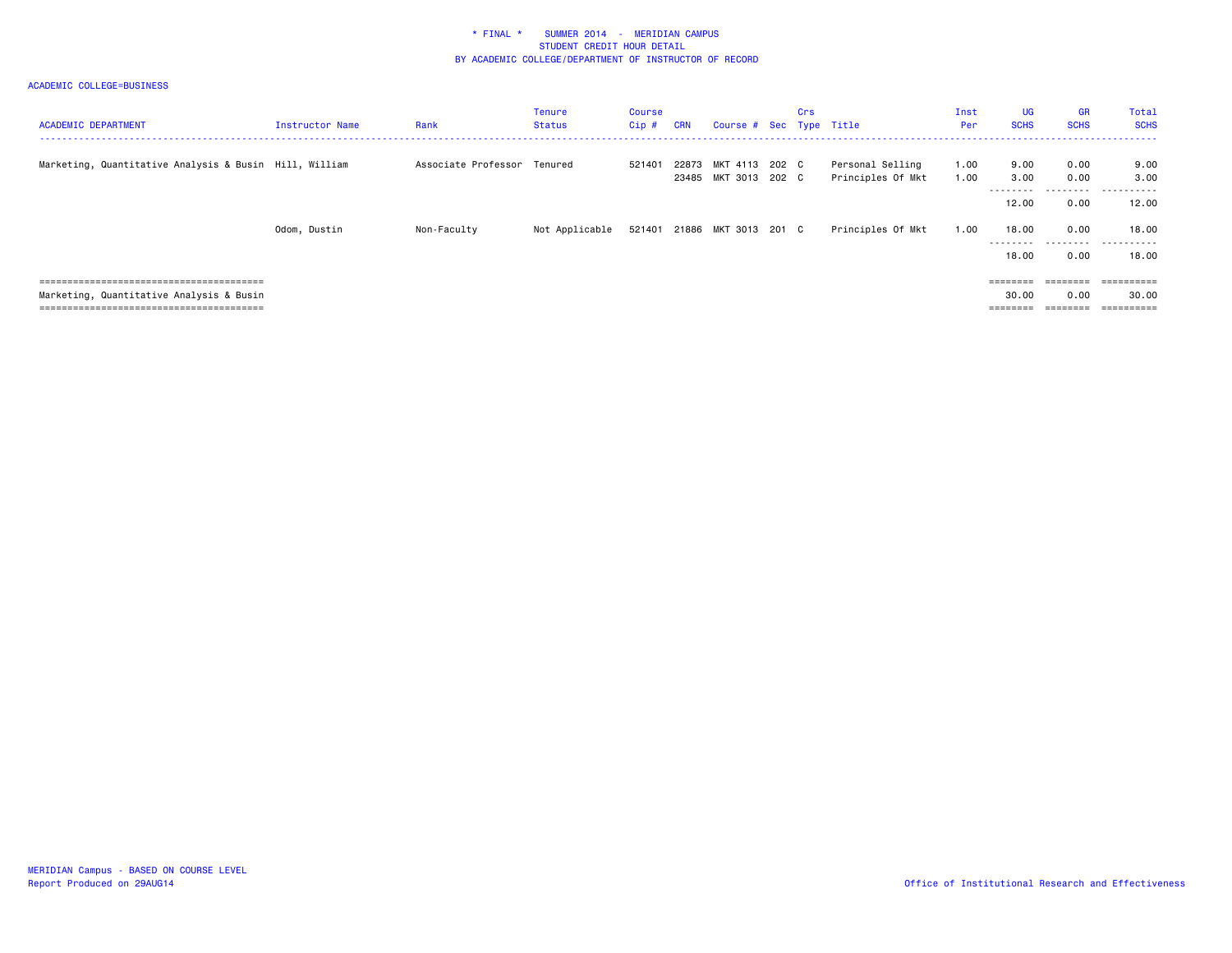| <b>ACADEMIC DEPARTMENT</b> | Instructor Name | Rank                          | Tenure<br>Status | <b>Course</b><br>Cip # | <b>CRN</b> | Course # Sec Type Title                                              | Crs |                                                            | Inst<br>Per  | UG<br><b>SCHS</b>                   | <b>GR</b><br><b>SCHS</b>  | Total<br><b>SCHS</b>        |
|----------------------------|-----------------|-------------------------------|------------------|------------------------|------------|----------------------------------------------------------------------|-----|------------------------------------------------------------|--------------|-------------------------------------|---------------------------|-----------------------------|
| School of Accountancy      | Ennis, Kevin    | Associate Professor Tenured   |                  | 520301<br>521601       |            | 21176 ACC 4043 201 C<br>21887 ACC 4013 201 C<br>21177 ACC 4063 201 C |     | Municipal & Govt Acc 1.00<br>Income Tax I<br>Income Tax II | 1.00<br>1.00 | 66.00<br>30.00<br>6.00<br>--------- | 0.00<br>0.00<br>0.00<br>. | 66.00<br>30.00<br>6.00<br>. |
|                            |                 |                               |                  |                        |            |                                                                      |     |                                                            |              | 102.00                              | 0.00                      | 102,00                      |
|                            | Faello, Joseph  | Assistant Professor Ten Track |                  |                        |            | 520301 21175 ACC 4023 201 C                                          |     | Advanced ACC                                               | 1.00         | 57.00                               | 0.00<br>--------          | 57.00<br>-------<br>$- - -$ |
|                            |                 |                               |                  |                        |            |                                                                      |     |                                                            |              | 57.00                               | 0.00                      | 57.00                       |
|                            |                 |                               |                  |                        |            |                                                                      |     |                                                            |              | ========                            | ========                  | ==========                  |
| School of Accountancy      |                 |                               |                  |                        |            |                                                                      |     |                                                            |              | 159.00<br>========                  | 0.00<br>---------         | 159.00<br>==========        |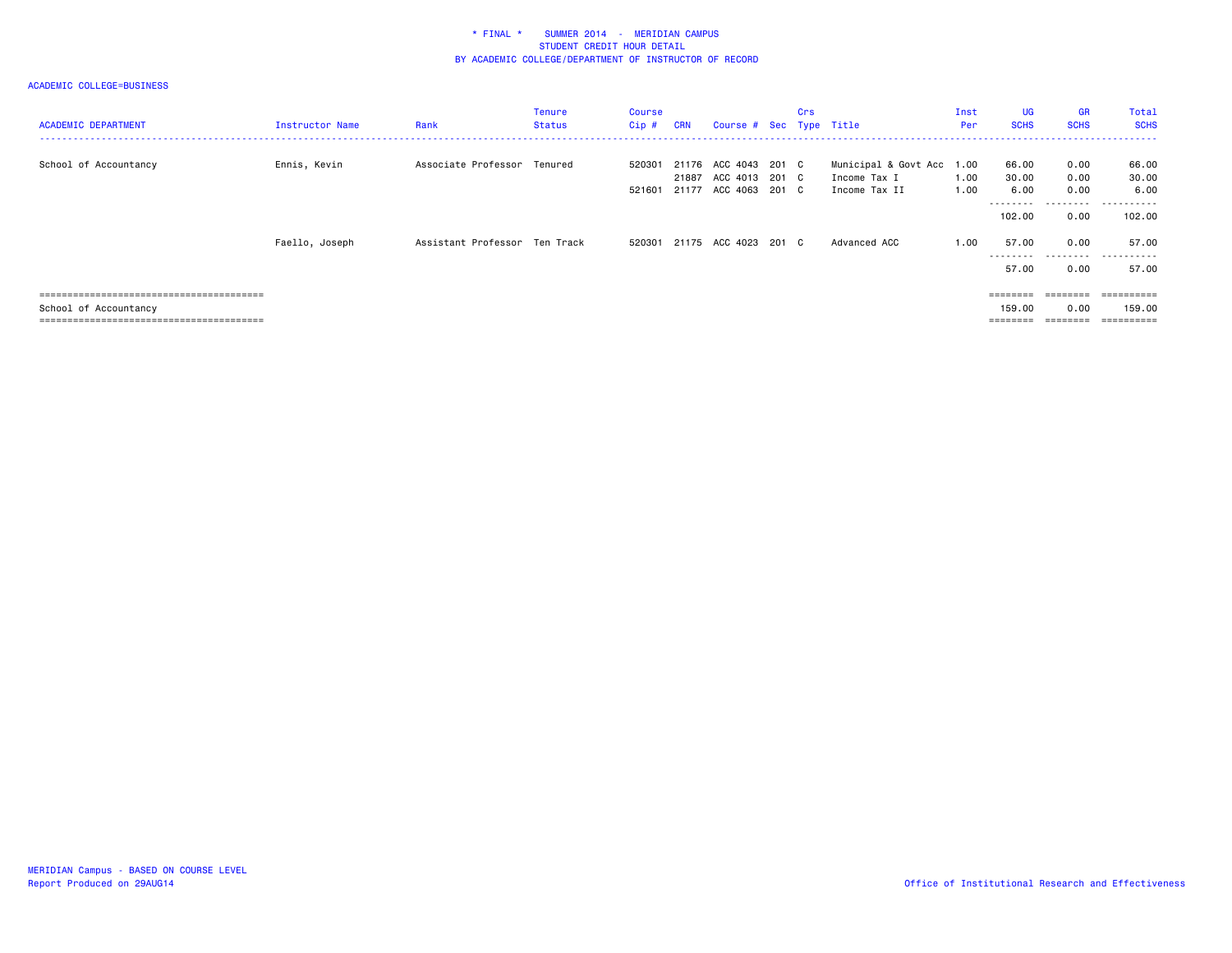| <b>Status</b><br>Cip#<br>Associate Professor Tenured<br>131101<br>420101<br>420601 | <b>CRN</b><br>21209<br>21767 | Course #<br>COE 8903<br>COE 8730                                             | Sec<br>201 C<br>201 E                              | Type Title<br>School Couns Service 1.00                                                               | Per  | <b>SCHS</b><br>0.00                                                                                                                                                                | <b>SCHS</b>        | <b>SCHS</b>                            |
|------------------------------------------------------------------------------------|------------------------------|------------------------------------------------------------------------------|----------------------------------------------------|-------------------------------------------------------------------------------------------------------|------|------------------------------------------------------------------------------------------------------------------------------------------------------------------------------------|--------------------|----------------------------------------|
|                                                                                    |                              |                                                                              |                                                    |                                                                                                       |      |                                                                                                                                                                                    |                    |                                        |
|                                                                                    |                              |                                                                              |                                                    |                                                                                                       |      |                                                                                                                                                                                    | 12.00              | 12.00                                  |
|                                                                                    |                              |                                                                              |                                                    | Internship                                                                                            | 1.00 | 0.00                                                                                                                                                                               | 6.00               | 6.00                                   |
|                                                                                    |                              | 21256 EPY 6113 201 C                                                         |                                                    | Beh & Cog/Beh Inter                                                                                   | 1.00 | 0.00                                                                                                                                                                               | 21.00              | 21.00                                  |
|                                                                                    |                              | 21199 COE 8043 201 C                                                         |                                                    | Group Tech & Proced                                                                                   | 1.00 | 0.00<br>--------                                                                                                                                                                   | 33,00<br><u>.</u>  | 33,00<br>. <b>.</b> .<br>$\sim$ $\sim$ |
|                                                                                    |                              |                                                                              |                                                    |                                                                                                       |      | 0.00                                                                                                                                                                               | 72.00              | 72.00                                  |
| Non-Ten Track<br>130604                                                            |                              | 21258 EPY 6313 201 C                                                         |                                                    | Measure & Eval                                                                                        | 1.00 | 0.00<br>.                                                                                                                                                                          | 18,00              | 18.00                                  |
|                                                                                    |                              |                                                                              |                                                    |                                                                                                       |      | 0.00                                                                                                                                                                               | 18.00              | 18.00                                  |
| Associate Professor Tenured                                                        | 21257                        | EPY 6214                                                                     |                                                    | Ed & Psy Statistics                                                                                   | 1.00 | 0.00                                                                                                                                                                               | 12.00              | 12.00                                  |
|                                                                                    |                              |                                                                              |                                                    | Adv Ed & Psy Stat                                                                                     | 1.00 | 0.00                                                                                                                                                                               | 32.00              | 32.00                                  |
|                                                                                    | 21205                        | COE 8703                                                                     |                                                    |                                                                                                       |      | 0.00                                                                                                                                                                               | 12.00              | 12.00                                  |
|                                                                                    |                              |                                                                              |                                                    | Counseling Theory                                                                                     | 1.00 | 0.00                                                                                                                                                                               | 6.00               | 6.00                                   |
|                                                                                    |                              |                                                                              |                                                    |                                                                                                       |      | 0.00                                                                                                                                                                               | 62.00              | 62.00                                  |
| Associate Professor Tenured                                                        |                              |                                                                              |                                                    |                                                                                                       |      | 0.00                                                                                                                                                                               | 6.00               | 6.00                                   |
|                                                                                    | 21201                        | COE 8063                                                                     |                                                    |                                                                                                       |      | 0.00                                                                                                                                                                               | 12.00              | 12.00                                  |
|                                                                                    | 21711                        | COE 8803                                                                     |                                                    |                                                                                                       |      | 0.00                                                                                                                                                                               | 21.00              | 21.00                                  |
|                                                                                    | 22865                        | COE 7000                                                                     |                                                    |                                                                                                       |      | 0.00                                                                                                                                                                               | 1.00               | 1.00                                   |
|                                                                                    | 21197                        | COE 6903                                                                     |                                                    | Dev Coun/Men Health                                                                                   |      | 0.00                                                                                                                                                                               | 27.00              | 27,00                                  |
|                                                                                    |                              |                                                                              |                                                    |                                                                                                       |      | 0.00                                                                                                                                                                               | 36.00              | 36.00<br>.                             |
|                                                                                    |                              |                                                                              |                                                    |                                                                                                       |      | 0.00                                                                                                                                                                               | 103.00             | 103,00                                 |
|                                                                                    |                              |                                                                              |                                                    |                                                                                                       |      |                                                                                                                                                                                    |                    |                                        |
|                                                                                    |                              |                                                                              |                                                    |                                                                                                       |      | ========<br>0.00                                                                                                                                                                   | ========<br>255,00 | ==========<br>255,00                   |
|                                                                                    |                              | 130603<br>420401<br>420601<br>130601<br>131101<br>420601<br>420701<br>421601 | 21773 EPY 8214<br>21198 COE 8023<br>21770 EDF 8363 | 201 C<br>201 C<br>201 C<br>201 C<br>201 C<br>201 C<br>201 C<br>202 I<br>201 C<br>21202 COE 8073 201 C |      | Prin Clin Mental Hlt 1.00<br>Func & Met Res In Ed 1.00<br>Res Tech For Counsel 1.00<br>Crisis Response Coun 1.00<br>Directed Indiv Study 1.00<br>1.00<br>Cultural Found/Couns 1.00 | ----<br>--------   | ------<br>.                            |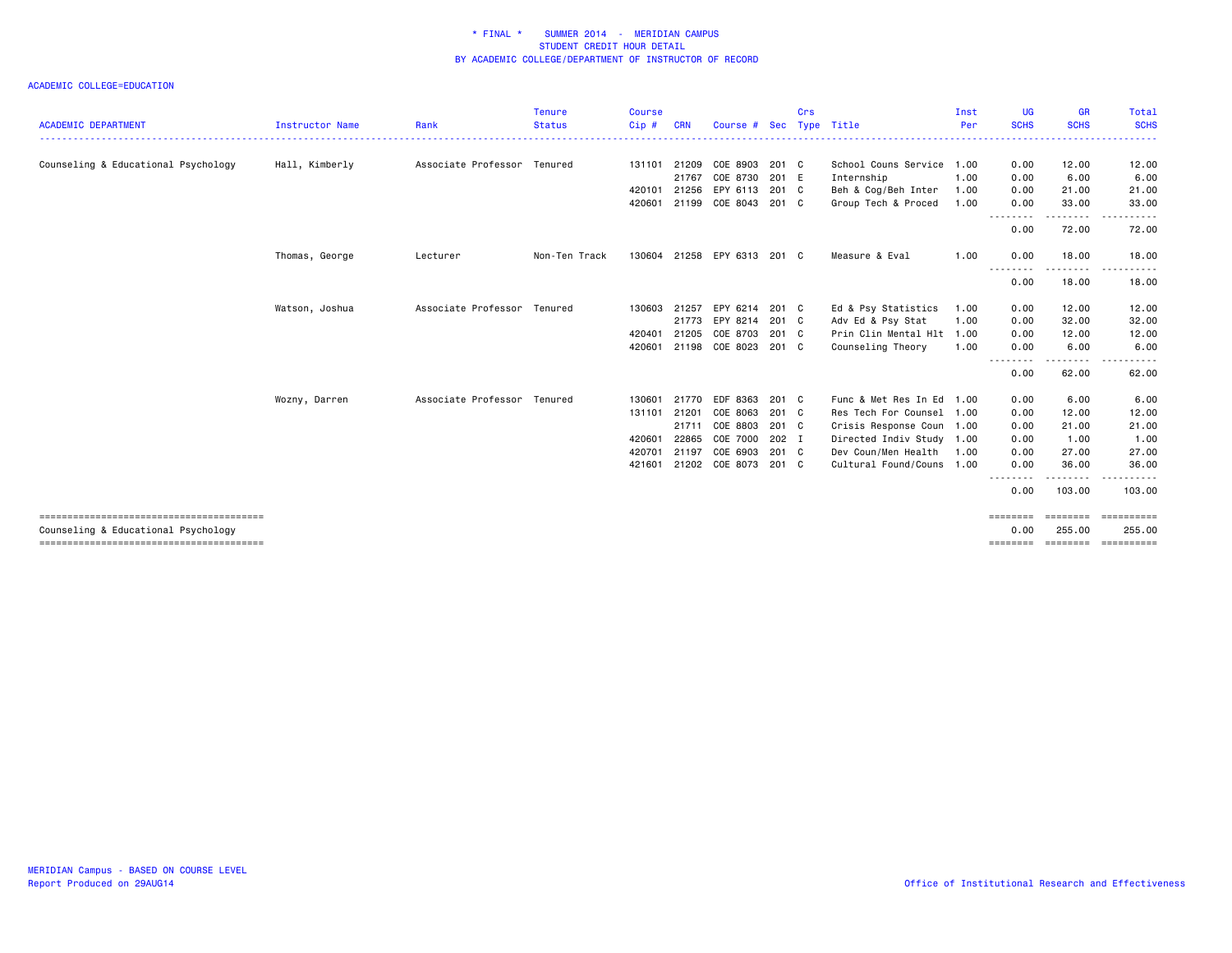| <b>ACADEMIC DEPARTMENT</b>                                                         | Instructor Name    | Rank                              | <b>Tenure</b><br><b>Status</b> | <b>Course</b><br>Cip# | <b>CRN</b>   | Course # Sec Type Title     |       | Crs |                            | Inst<br>Per | <b>UG</b><br><b>SCHS</b> | GR<br><b>SCHS</b>             | Total<br><b>SCHS</b> |
|------------------------------------------------------------------------------------|--------------------|-----------------------------------|--------------------------------|-----------------------|--------------|-----------------------------|-------|-----|----------------------------|-------------|--------------------------|-------------------------------|----------------------|
| Curriculum, Instruction & Special Educat Benton, Gary                              |                    | Lecturer                          | Non-Ten Track                  |                       |              | 130901 21712 EDF 8383 201 C |       |     | Issues In Education        | 1.00        | 0.00                     | 3.00                          | 3.00                 |
|                                                                                    |                    |                                   |                                |                       |              |                             |       |     |                            |             | .<br>0.00                | د د د د<br>3.00               | 3.00                 |
|                                                                                    | Crowe, Margie      | Visiting Assist Pro Non-Ten Track |                                | 130101                | 22648        | EDX 4353 201 C              |       |     | Assistive Tech in Sp 1.00  |             | 3.00                     | 0.00                          | 3.00                 |
|                                                                                    |                    |                                   |                                | 131001                |              | 21248 EDX 8173 201 C        |       |     | Sp Ed In Reg Classrm 1.00  |             | 0.00                     | 9.00                          | 9.00                 |
|                                                                                    |                    |                                   |                                | 429999                |              | 21246 EDX 3213 251 C        |       |     | Psy of Excep Chld & 1.00   |             | 18.00<br>.               | 0.00<br>$- - - -$             | 18.00<br>.           |
|                                                                                    |                    |                                   |                                |                       |              |                             |       |     |                            |             | 21.00                    | 9.00                          | 30.00                |
|                                                                                    | Harper, Sallie     | Associate Professor Tenured       |                                |                       | 131202 21215 | EDE 3443 281 C              |       |     | Creat Arts Elem / Mid 1.00 |             | 18.00                    | 0.00                          | 18.00                |
|                                                                                    |                    |                                   |                                | 131299                | 21748        | EDE 6990 281 C              |       |     | Special Topic In EDE 1.00  |             | 0.00                     | 21.00                         | 21.00                |
|                                                                                    |                    |                                   |                                |                       |              | 131316 21223 EDE 8733 251 C |       |     | Tchg Science in Emem 1.00  |             | 0.00<br>.                | 21.00<br>.                    | 21.00<br>. <b>.</b>  |
|                                                                                    |                    |                                   |                                |                       |              |                             |       |     |                            |             | 18.00                    | 42.00                         | 60.00                |
|                                                                                    | Ratliff, Lindon    | Assistant Professor Ten Track     |                                | 131203                | 21236        | EDS 8243 201 C              |       |     | Adv. Plan Manage Lea 1.00  |             | 0.00                     | 18.00                         | 18.00                |
|                                                                                    |                    |                                   |                                | 131205                | 21239        | EDS 8613 201 C              |       |     | Mdle & Sec Sch Curr        | 1.00        | 0.00                     | 12.00                         | 12.00                |
|                                                                                    |                    |                                   |                                |                       |              | 21242 EDS 8623              | 201 C |     | Effective Instructio 1.00  |             | 0.00                     | 15.00                         | 15.00                |
|                                                                                    |                    |                                   |                                |                       |              | 23465 EDS 7000 202 I        |       |     | Directed Indiv Study 1.00  |             | 0.00                     | 1.00                          | 1.00                 |
|                                                                                    |                    |                                   |                                |                       |              |                             |       |     |                            |             | .<br>0.00                | .<br>46.00                    | .<br>46.00           |
|                                                                                    | Shirley, Tory      | Assistant Professor Ten Track     |                                |                       | 131203 21214 | EDE 3223 251 C              |       |     | Middle Level Educati 1.00  |             | 21.00                    | 0.00                          | 21.00                |
|                                                                                    |                    |                                   |                                |                       |              | 21222 EDE 8713 251 C        |       |     | Educ Young Adolescen 1.00  |             | 0.00                     | 15.00                         | 15.00                |
|                                                                                    |                    |                                   |                                |                       |              |                             |       |     |                            |             | .<br>21.00               | .<br>15.00                    | 36.00                |
|                                                                                    | Triplett, Kimberly | Assistant Professor Ten Track     |                                | 131202                |              | 21717 RDG 8713 281 E        |       |     | Tch Struggling Reade 1.00  |             | 0.00                     | 18.00                         | 18.00                |
|                                                                                    |                    |                                   |                                |                       |              | 131311 21708 EDE 3523 201 C |       |     | Found EL/ML Math Edu 1.00  |             | 15.00                    | 0.00                          | 15.00                |
|                                                                                    |                    |                                   |                                |                       |              |                             |       |     |                            |             | <u>.</u><br>15.00        | .<br>18.00                    | .<br>33.00           |
|                                                                                    | Tucker, Carolyn    | Lecturer                          | Non-Ten Track                  | 130401                | 21227        | EDF 8443 251 C              |       |     | Eval of Sch Prog           | 1.00        | 0.00                     | 30.00                         | 30.00                |
|                                                                                    |                    |                                   |                                |                       | 21234        | EDL 8433                    | 251 C |     | Data for Sch Impr          | 1.00        | 0.00                     | 33.00                         | 33.00                |
|                                                                                    |                    |                                   |                                |                       |              | 131203 21290 RDG 3423 201 C |       |     | Middle Lvl Lit II          | 1.00        | 21.00                    | 0.00                          | 21.00                |
|                                                                                    |                    |                                   |                                |                       |              |                             |       |     |                            |             | .<br>21.00               | ------<br>63.00               | .<br>84.00           |
|                                                                                    | Waddell, Suzanne   | Instructor                        | Non-Ten Track                  |                       |              | 131203 21289 RDG 3413 251 C |       |     | Middle Lvl Lit I           | 1.00        | 21.00                    | 0.00                          | 21.00                |
|                                                                                    |                    |                                   |                                |                       |              |                             |       |     |                            |             | 21.00                    | 0.00                          | 21.00                |
| --------------------------------------<br>Curriculum, Instruction & Special Educat |                    |                                   |                                |                       |              |                             |       |     |                            |             | ========<br>117,00       | ======== ==========<br>196.00 | 313,00               |
|                                                                                    |                    |                                   |                                |                       |              |                             |       |     |                            |             | ========                 | <b>ESSESSES</b>               | - ==========         |